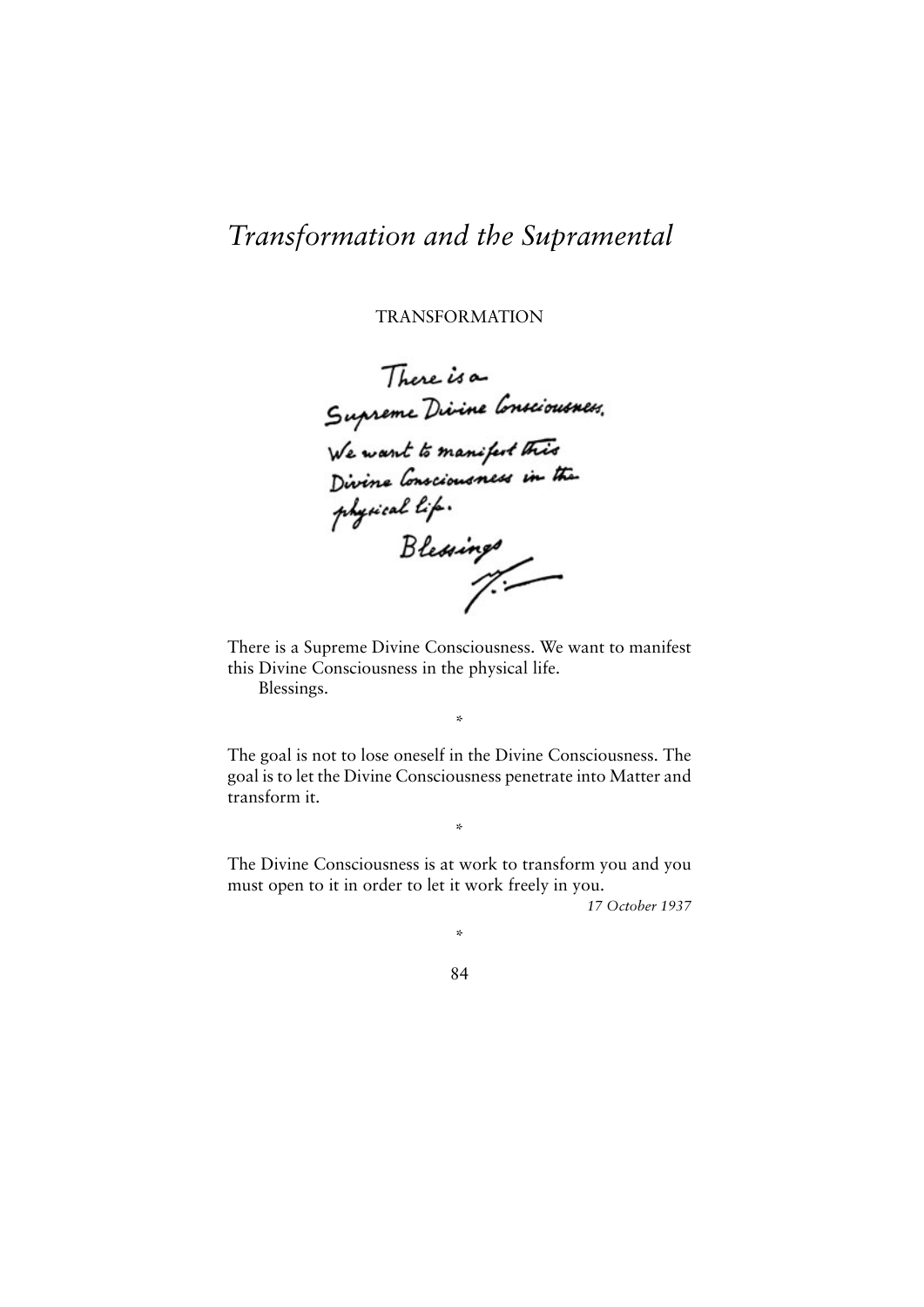Of all things the most difficult is to bring down the Divine Consciousness into the material world; must the endeavour be abandoned on that account? Surely not.

*2 July 1955*

You belong to this stage of spirituality that needs to reject matter and wants to escape from it. The spirituality of tomorrow will take up matter and transform it.

\*

\*

*30 July 1965*

True spirituality transforms life.

\* \* \*

After one year's experience of the shallowness and inefficiency of human ways, it is time to start climbing on the steep way leading to the true goal, transformation.

\*

\*

Transformation: the goal of creation.

The new world: the result of transformation.

\*

# THREE CONDITIONS

A work that has terrestrial progress as its goal cannot be started unless it has the sanction and help of the Divine.

It cannot endure unless there is a constant material growth which satisfies the will of Nature.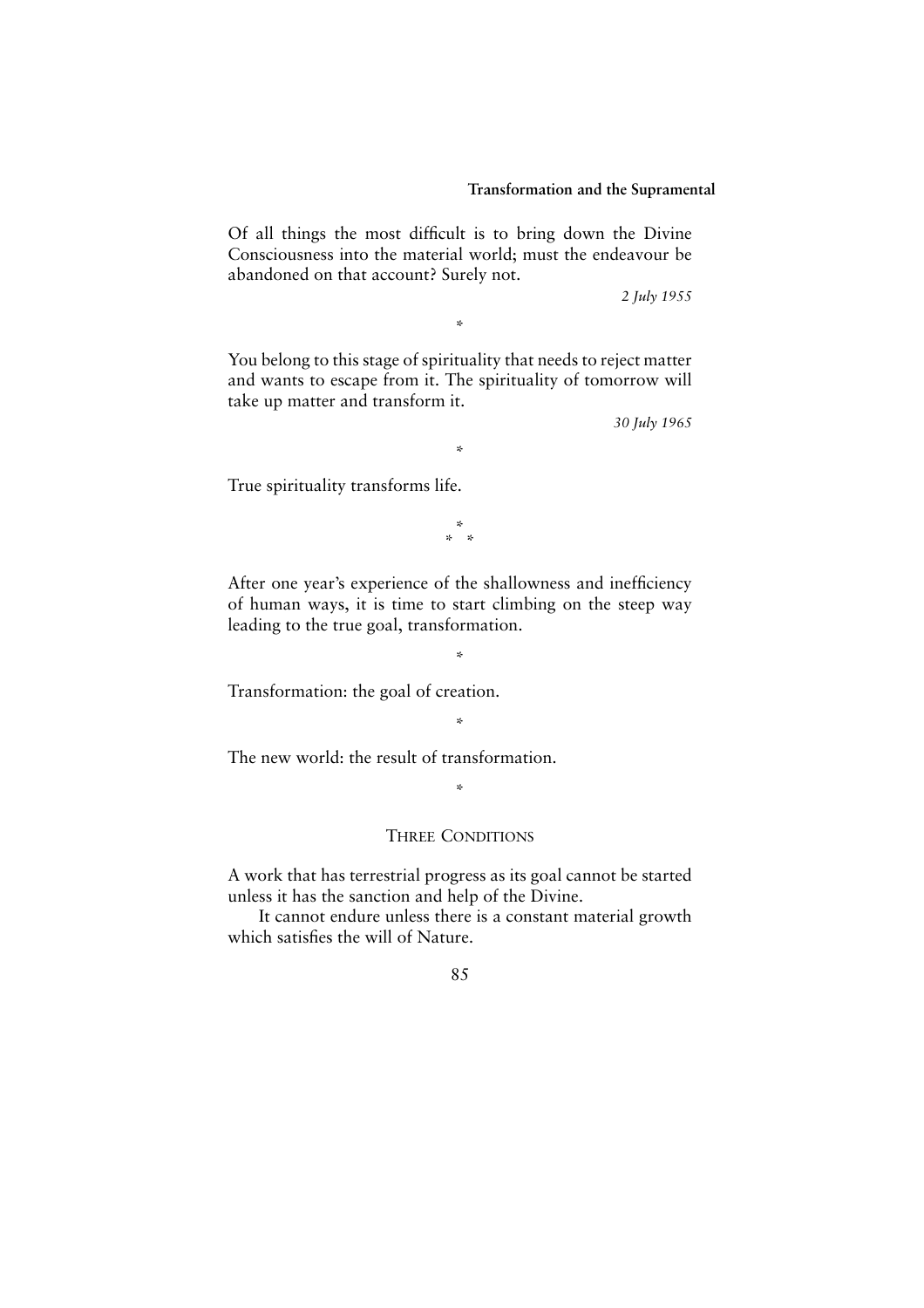It cannot be destroyed prematurely except by human illwill, which then serves as an instrument of forces hostile to the Divine, which are striving to delay as much as possible His manifestation and the transformation of the earth.

\* One thing you must know and never forget: in the work of transformation all that is true and sincere will always be kept; only what is false and insincere will disappear.

\*

Obscurity will disappear more and more as the transformation progresses.

> \* \* \*

Each one of you represents one of the difficulties that have to be surmounted for the transformation.

\*

Unless one has an endless patience and an unshakable perseverance, it is better not to start on the way of transformation.

\*

Let each suffering pave the way to transformation.

*3 July 1954*

Be quiet and gather strength and force not only to do work but also to achieve the transformation.

\*

*28 July 1955*

\*

Perfect integral balance: one is ready for transformation.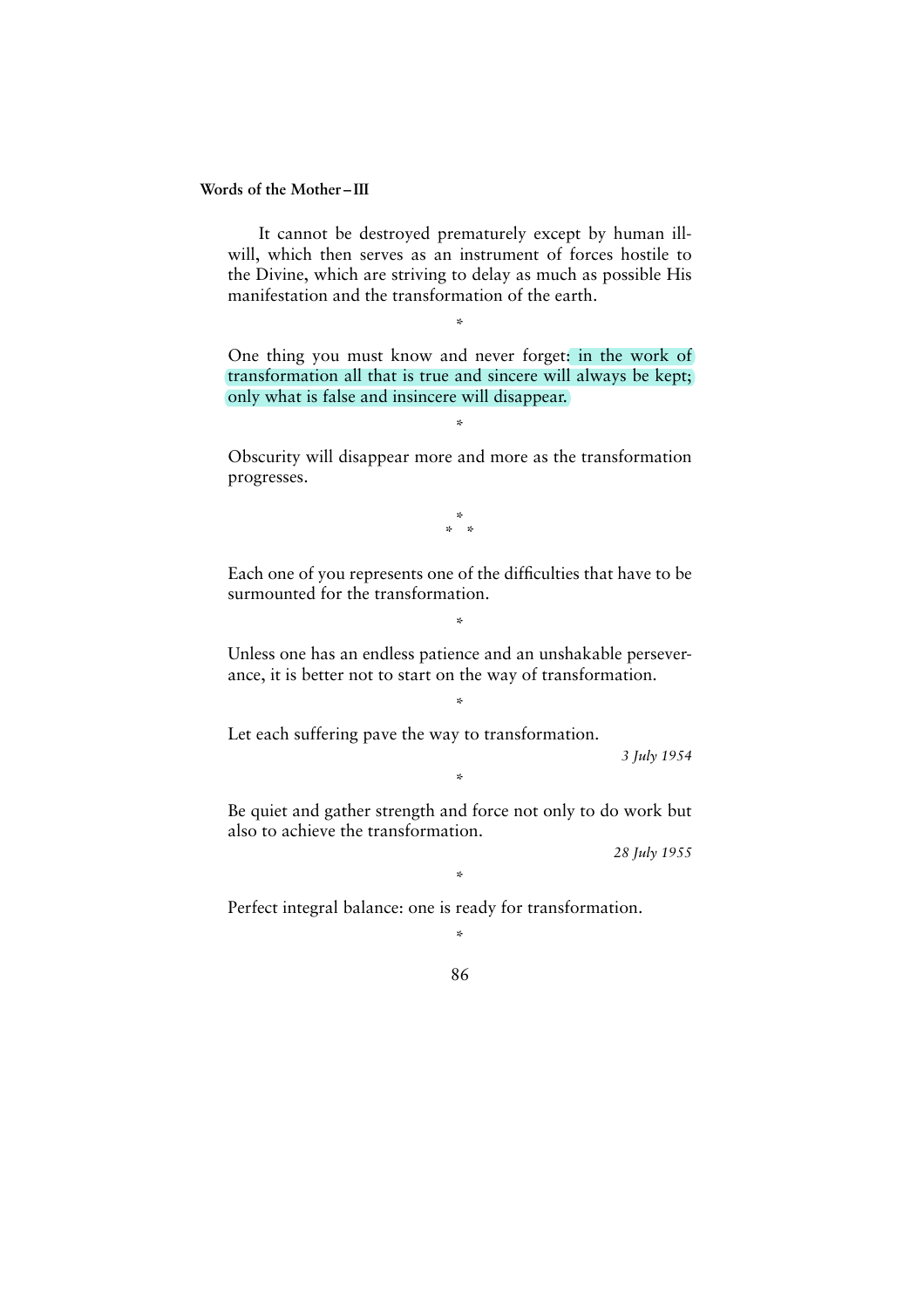The constant remembrance of the Divine is indispensable for transformation.

\*

Be simply sincere in your obedience to the Divine — this will take you far on the way to transformation.

\*

Silence all outside noise, aspire for the Divine's help; open integrally to it when it comes and surrender to its action, and it will effectively bring about your transformation.

\*

With the Divine Love is the supreme power of Transformation.

\*

With the Divine's Love is the power of Transformation. It has this power because it is for the sake of Transformation that it has given itself to the world and manifested everywhere. Not only into man but into all the atoms of Matter has it infused itself in order to bring the world back to the original Truth. The moment you open to it, you receive also its power of Transformation. But it is not in terms of quantity that you can measure it what is essential is the true contact; for you will find that the true contact with it is sufficient to fill at once the whole of your being.

And when the day will come for the manifestation of the supreme Love, for the crystallised, concentrated descent of the supreme Love, that will indeed be the moment of Transformation. Because nothing will be able to resist That.

\*

87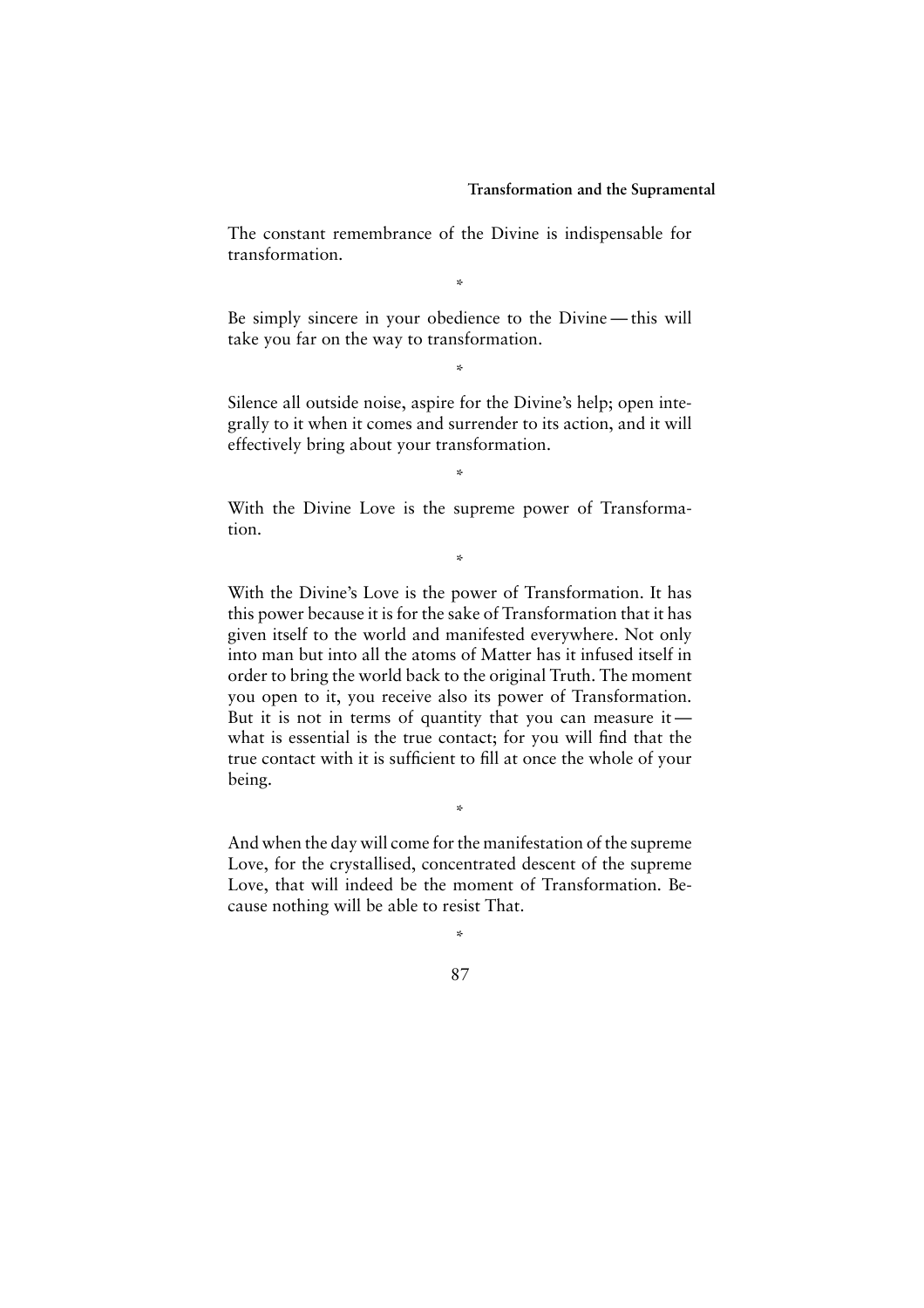# TRANSFORMATION AND THE PARTS OF THE BEING

*Doesn't transformation demand a very high degree of aspiration, surrender and receptivity?*

Transformation demands a total and integral consecration. But isn't this the aspiration of all sincere sadhaks?

Total means vertically in all the states of being, from the most material to the most subtle.

Integral means horizontally in all the different and often contradictory parts which constitute the outer being, physical, vital and mental.

\*

The being organised around the psychic: the first stage of transformation.

\*

Mental opening: the first step of the mind towards transformation.

\*

Mental prayer: spontaneous in a mind aspiring for transformation.

\*

Thirst to understand: very useful for transformation.

\*

Honesty in the physical mind: preliminary indispensable condition for transformation.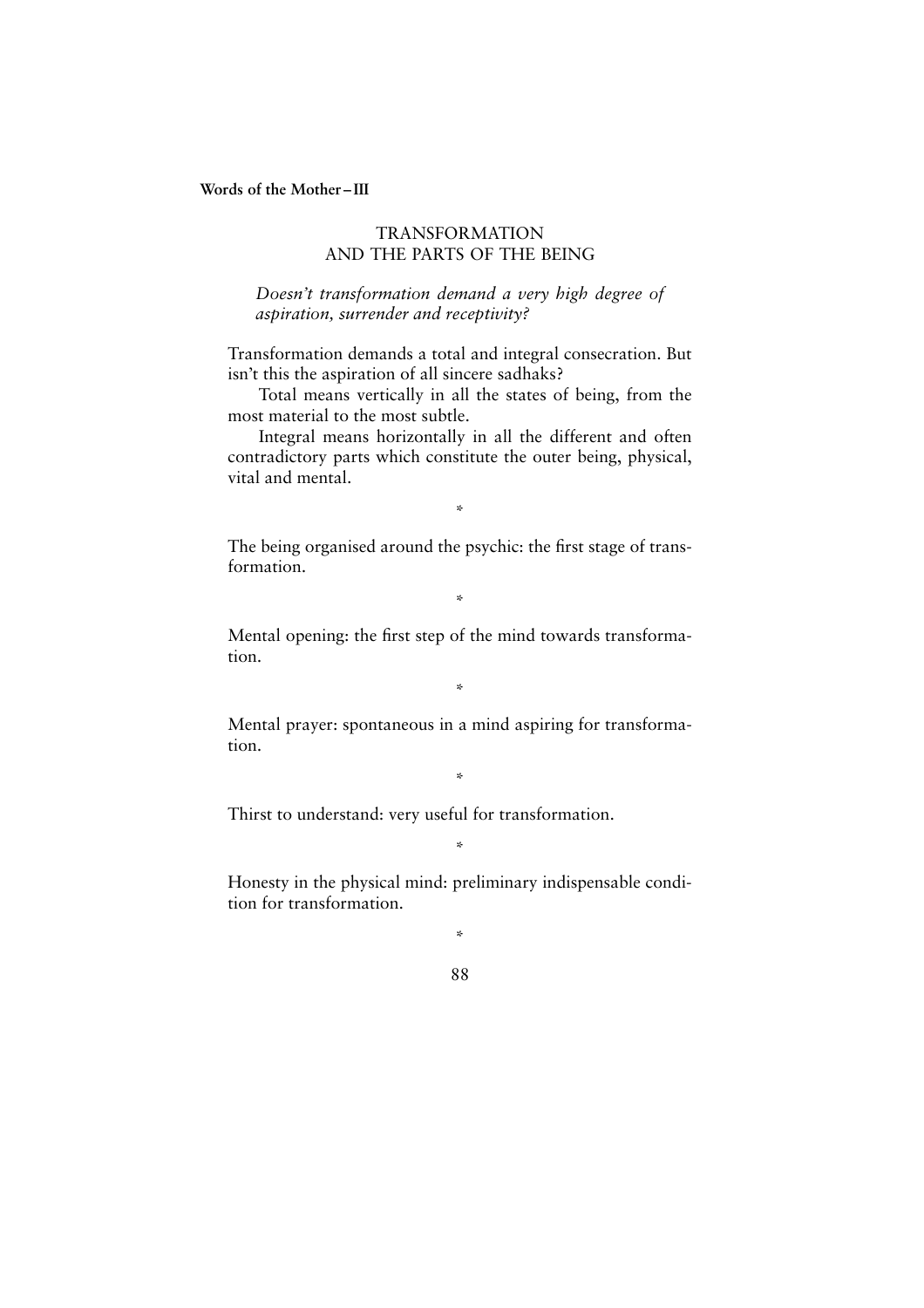Integral offering of the vital: an important stage towards transformation.

 $\ddot{\phantom{a}}$ 

Renunciation of emotional desires: indispensable for transformation.

\*

Not only the mind and the vital, but the body also in all its cells must aspire for the divine transformation.

\*

Physical plasticity: one of the important conditions of the transformation.

\*

Let the physical offer itself sincerely to the Divine and it will be transformed. This is proof of the resolution to liberate oneself from the ego.

\*

Humility before the Divine in the physical nature: first attitude needed for transformation.

\*

Psychic light in the physical movements: the first step towards the transformation of the physical.

\*

Psychic light in the material movements: essential condition for transformation.

\*

Psychic awakening in matter: matter open to spiritual life.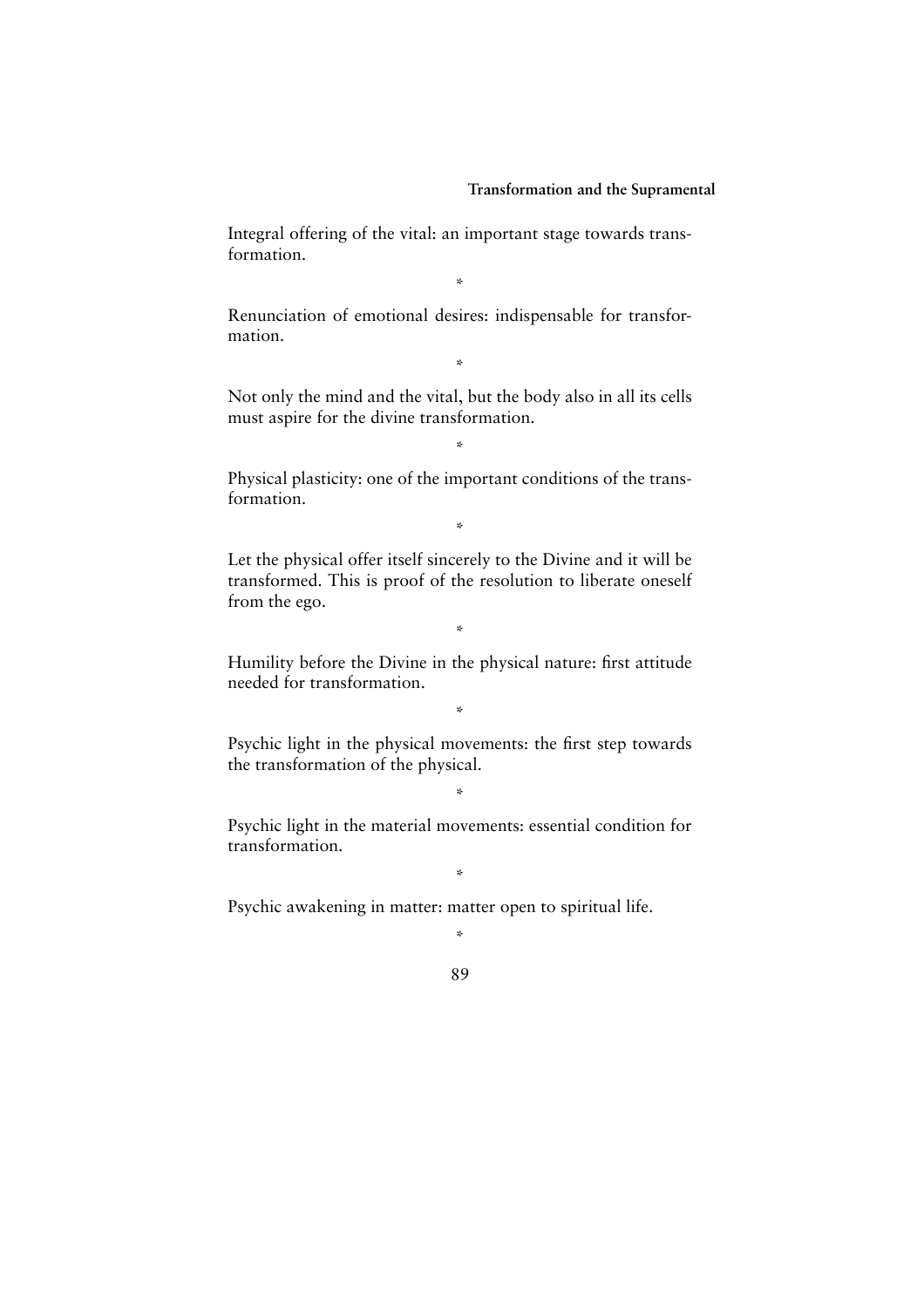Matter under the supramental guidance: the condition required for its transformation.

\*

Supramental light in the subconscient: essential condition for transformation.

\*

Supramental influence in the subconscient: under its modest appearance it is a great force for transformation.

\*

Transformation is the change by which all the elements, and all the movements of the being become ready to manifest the supramental Truth.

\*

### THE SUPRAMENTAL

Realisation: the establishment of the supramental Truth upon earth.

\*

In the supramental Truth all falsehoods will be dissolved.

The supramental is not only Truth itself, but also the very negation of falsehood. The supramental will never come down, settle and manifest in a consciousness harbouring falsehood.

\*

Naturally the first condition for conquering falsehood is to stop telling lies, though this is only a preliminary step. An absolute, integral sincerity must finally be established in the being and all its movements if the goal is at all to be attained.

*18 April 1932*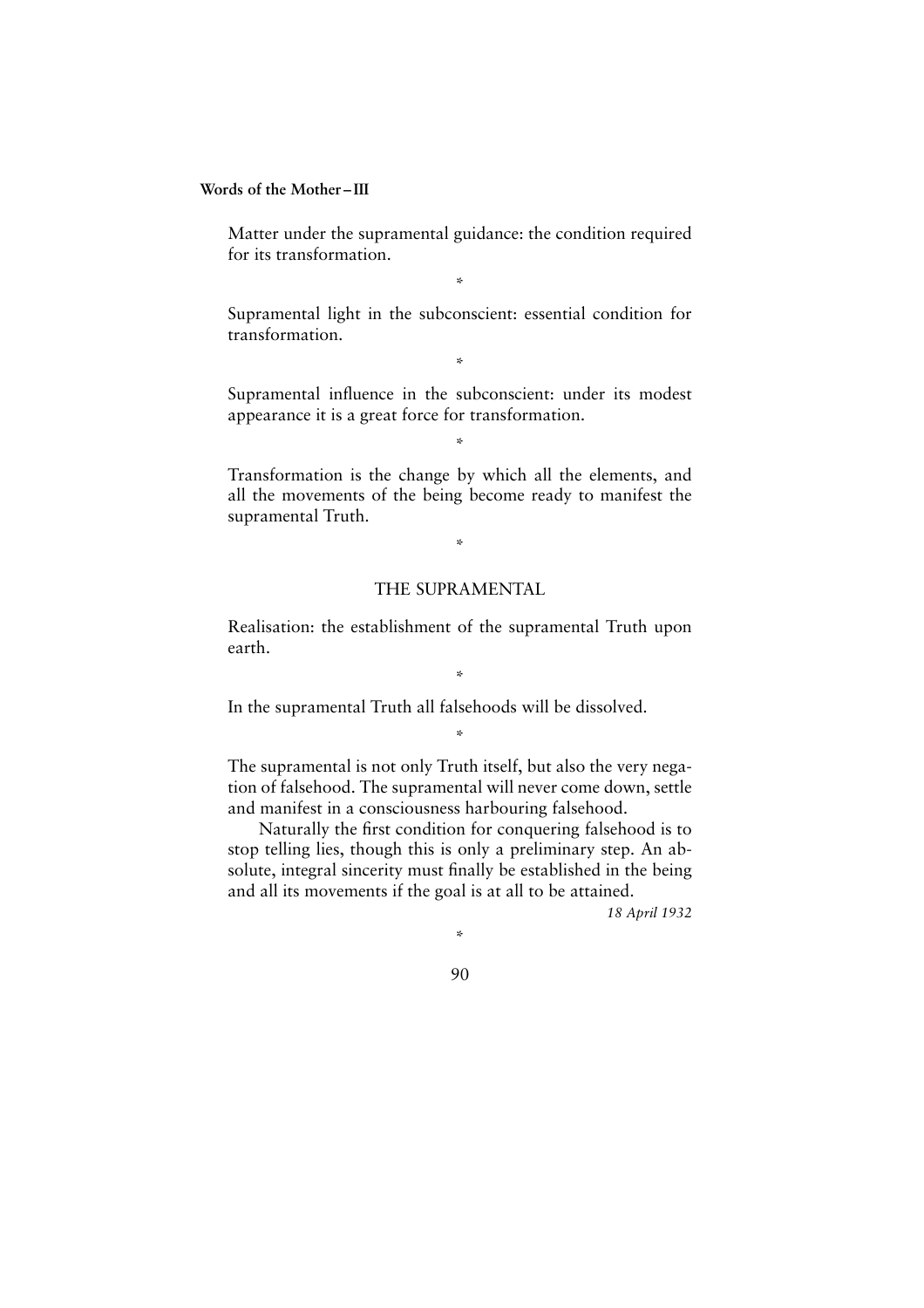No quarrels: a very important condition to fulfil in order to facilitate the advent of the Supramental.

\*

A consciousness luminous without obscurity, turned towards the supramental light and full of a supramentalised plasticity are the conditions for the manifestation of the supramental light upon earth.

\*

We must never forget that our goal is to manifest the Supramental Reality.

*25 May 1954*

\*

The Force is there waiting to be manifested, we must discover the new forms through which It can manifest.

*12 June 1954*

\*

New forms are needed for the manifestation of a new Force. *26 June 1954*

\*

The Supramental Force is ready for manifestation, let us get ready also and it will manifest.

*7 July 1954*

When the Supramental manifests, an unequalled joy spreads over the earth.

\*

*8 July 1954*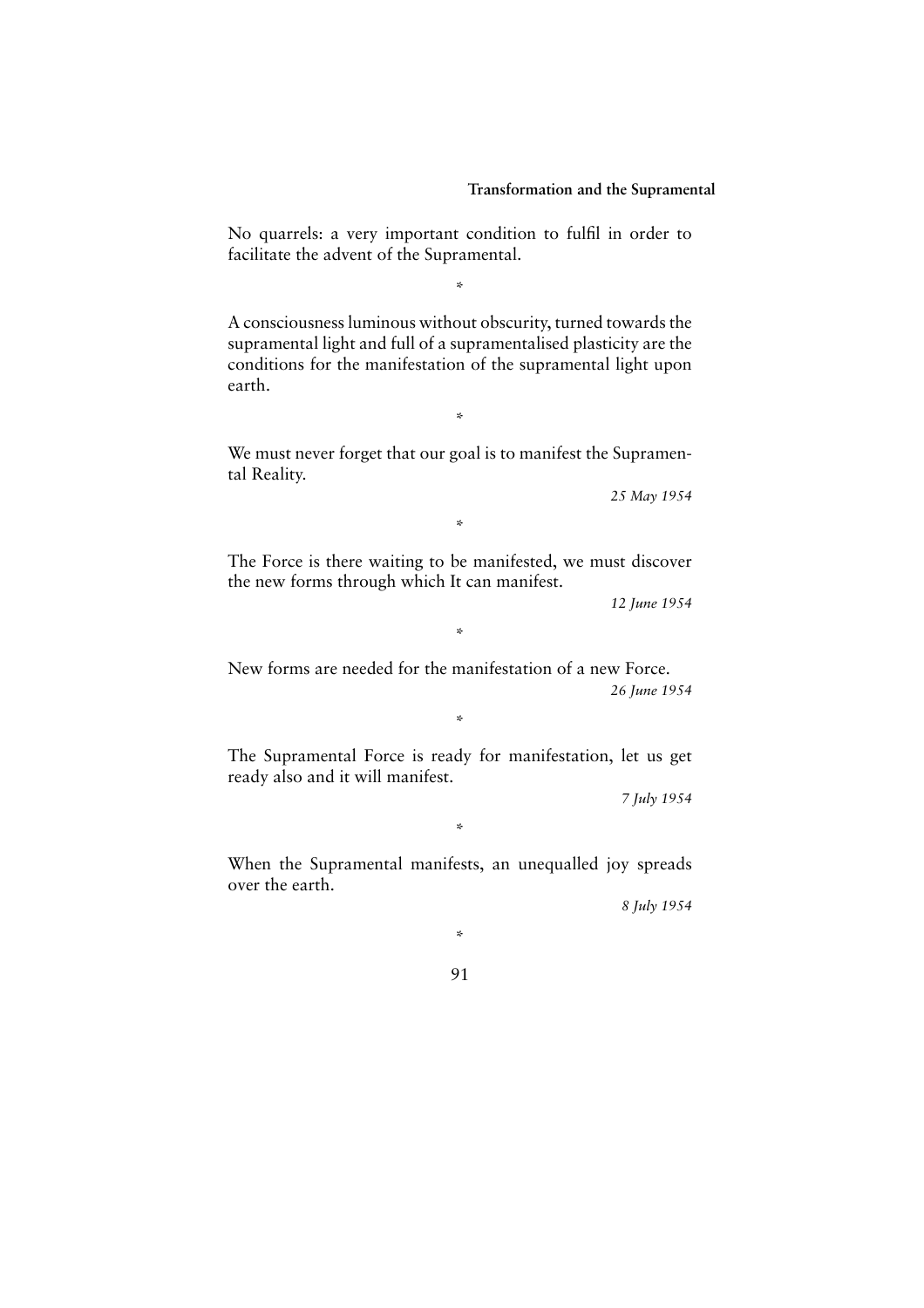Drop all fear, all strife, all quarrels, open your eyes and your hearts — the Supramental Force is there.

*9 July 1954*

\*

With patience, strength, courage and a calm and indomitable energy we shall prepare ourselves to receive the Supramental Force.

*10 July 1954*

New words are needed to express new ideas, new forms are necessary to manifest new forces.

\*

*1 August 1954*

 $\mathbf{v}_i$ 

We must never forget that we are here to serve the Supramental Truth and Light and to prepare its manifestation in ourselves and upon the earth.

*13 August 1954*

\*

Each new progress in the universal expression means the possibility of a new manifestation.

\*

*21 August 1954*

So much obscurity has fallen upon earth that only the supramental manifestation can dissolve it.

*26 August 1954*

\*

Let us advance always, without stopping, towards an always more complete manifestation, an always more complete and higher consciousness.

*31 August 1954*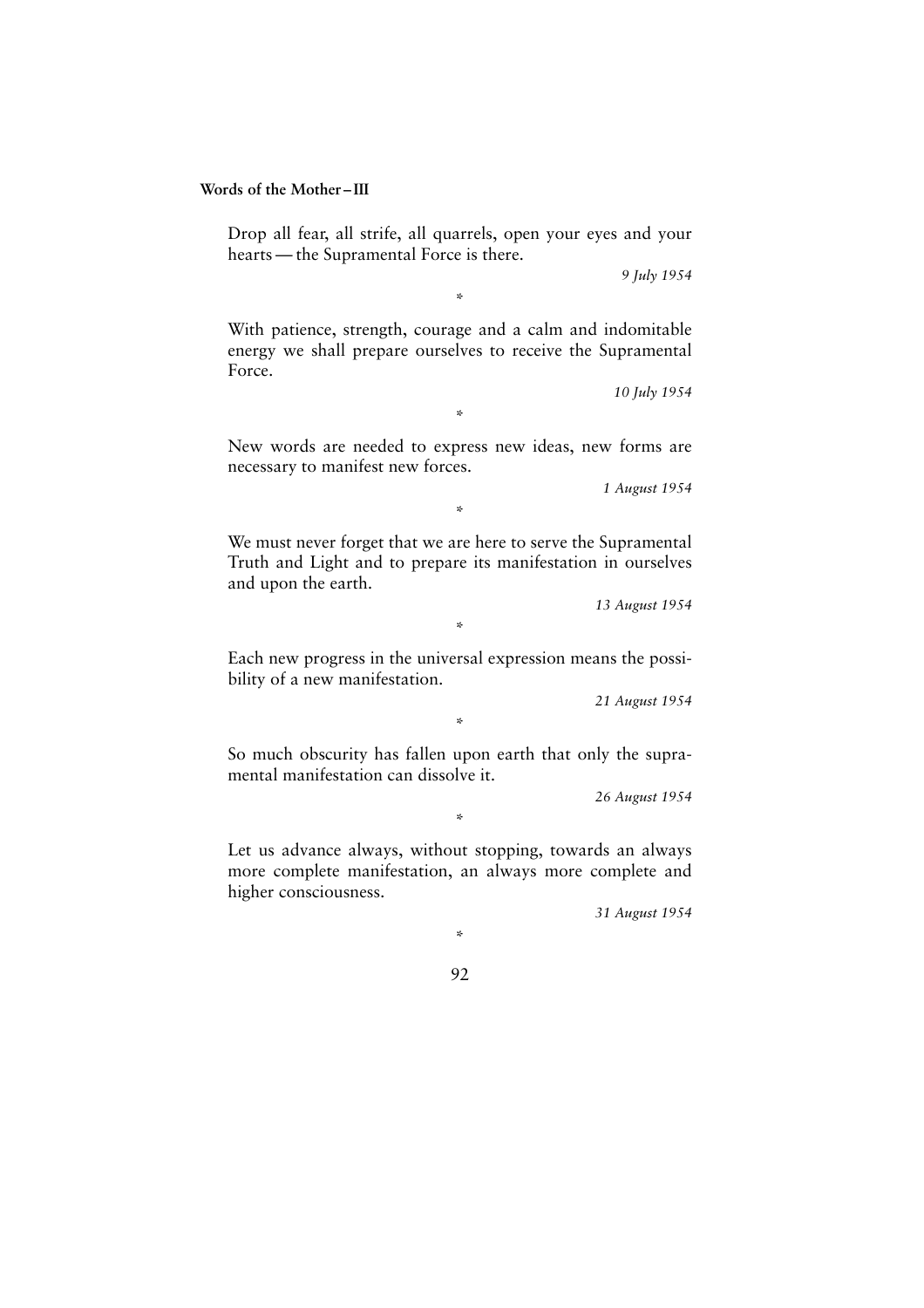The supramental force has the power to transform even the darkest hate into luminous peace.

*11 October 1954*

 $\mathbf{v}_i$ 

We aspire to be liberated from all ignorance, liberated from our ego so that we may open wide the doors of the Supramental's glorious manifestation.

*23 October 1954*

All our life, all our work must be a constant aspiration towards the supramental perfection.

\*

*24 October 1954*

\*

The serene and immobile consciousness watches at the boundaries of the world as a Sphinx of eternity and yet to some it gives out its secret.

We have, therefore, the certitude that what has to be done will be done, and that our present individual being is really called upon to collaborate in this glorious victory, in this new manifestation.

*11-12 November 1954*

All barriers must be thrown down one after the other, for the being to put on the integral amplitude of all the possibilities of manifestation.

\*

*14 December 1954*

\*

A new light shall break upon earth, a light of Truth and Harmony.

*24 December 1954*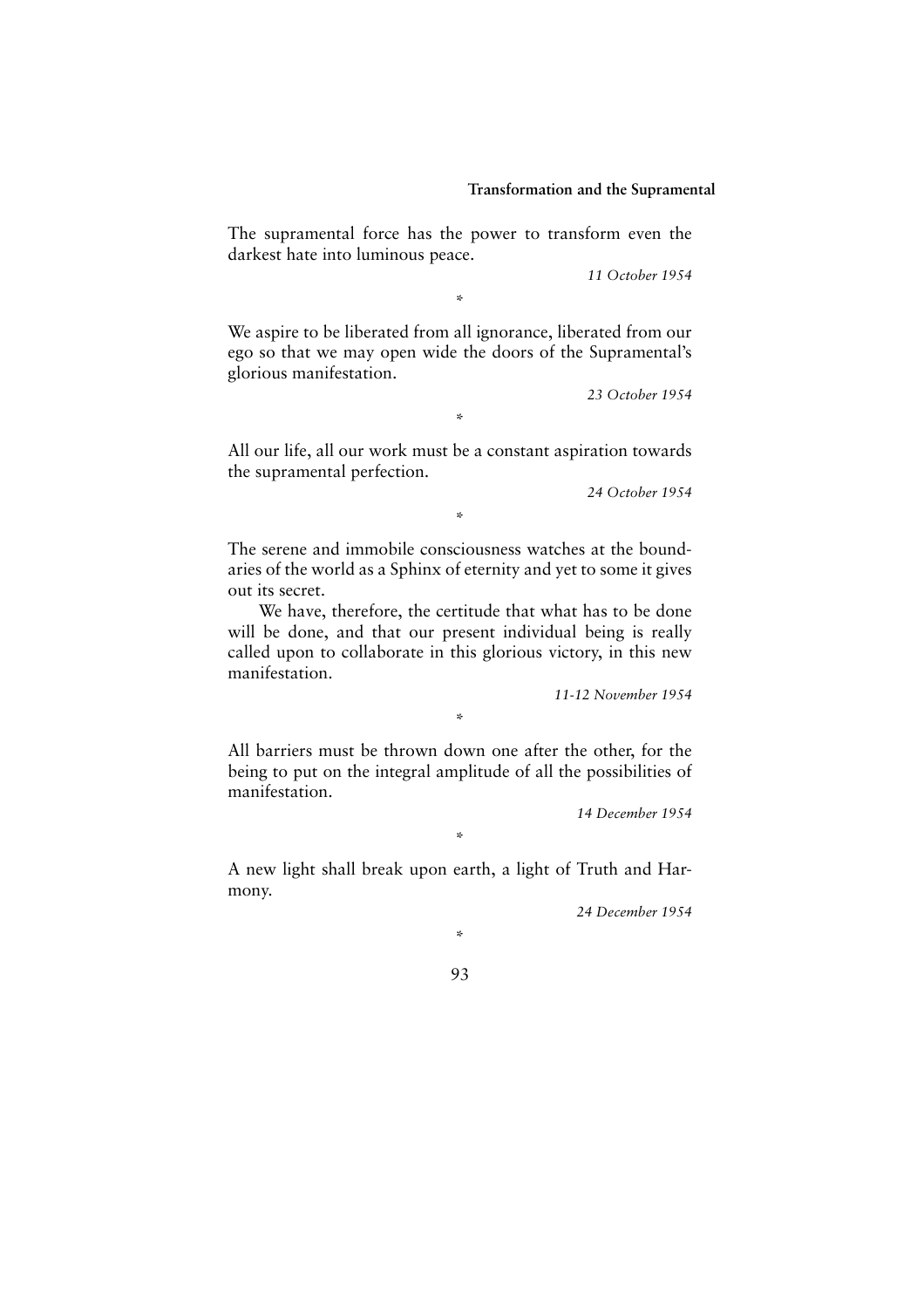Supramental manifestation: it will be welcome.

\*

How can these questions be answered before the supramental is manifested upon earth? It is only after that manifestation that we may know how it came and how it manifests.

\*

# THE SUPRAMENTAL MANIFESTATION UPON EARTH

# 29 February 1956

# *During the common meditation on Wednesday*

This evening the Divine Presence, concrete and material, was there present amongst you. I had a form of living gold, bigger than the universe, and I was facing a huge and massive golden door which separated the world from the Divine.

As I looked at the door, I knew and willed, in a single movement of consciousness, that *"the time has come*", and lifting with both hands a mighty golden hammer I struck one blow, one single blow on the door and the door was shattered to pieces.

Then the supramental Light and Force and Consciousness rushed down upon earth in an uninterrupted flow.<sup>1</sup>

<sup>&</sup>lt;sup>1</sup> Written in the leap year 1956, this statement was first publicly distributed as the message for 29 February 1960, the first "anniversary" of the Supramental Manifestation upon earth.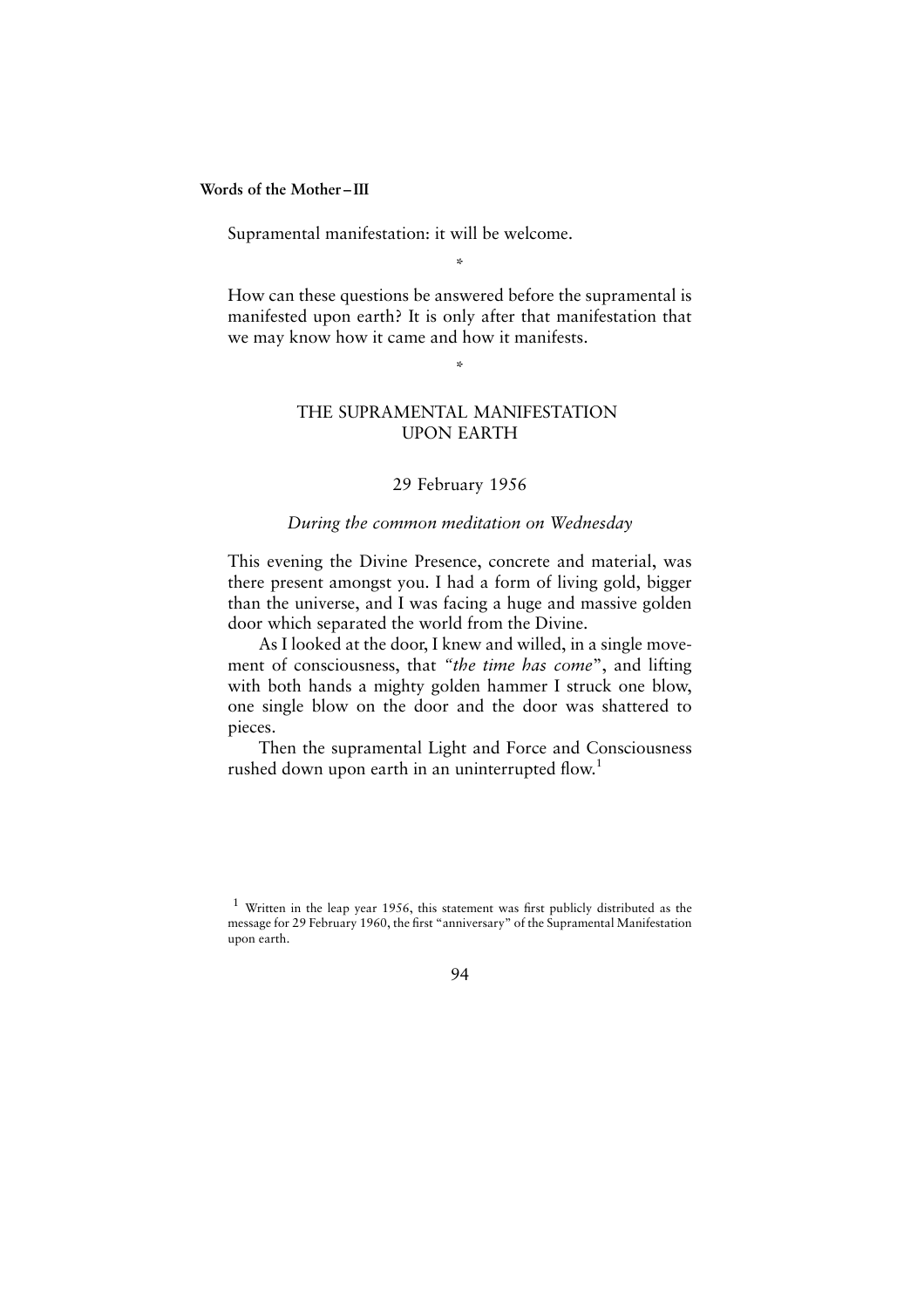$1956$ 29 février - 29 mars Seigneur, Tu as voulu et ja réalise.<br>Une lumière nouvelle point sur la leña,<br>Un monte nouveau est né, It les choses promises sont accomplies. 29 February - 29 March<br>2007, Thou hast willed, and Iexecute :<br>2 new light breaks upon the earth, The Things that were promised are fulf that

1956

 $29$  février  $-29$  mars Seigneur, Tu as voulu et je réalise. Une lumière nouvelle point sur la terre, Un monde nouveau est né, Et les choses promises sont accomplies.

29 February — 29 March Lord, Thou hast willed, and I execute: A new light breaks upon the earth, A new world is born. The things that were promised are fulfilled.

95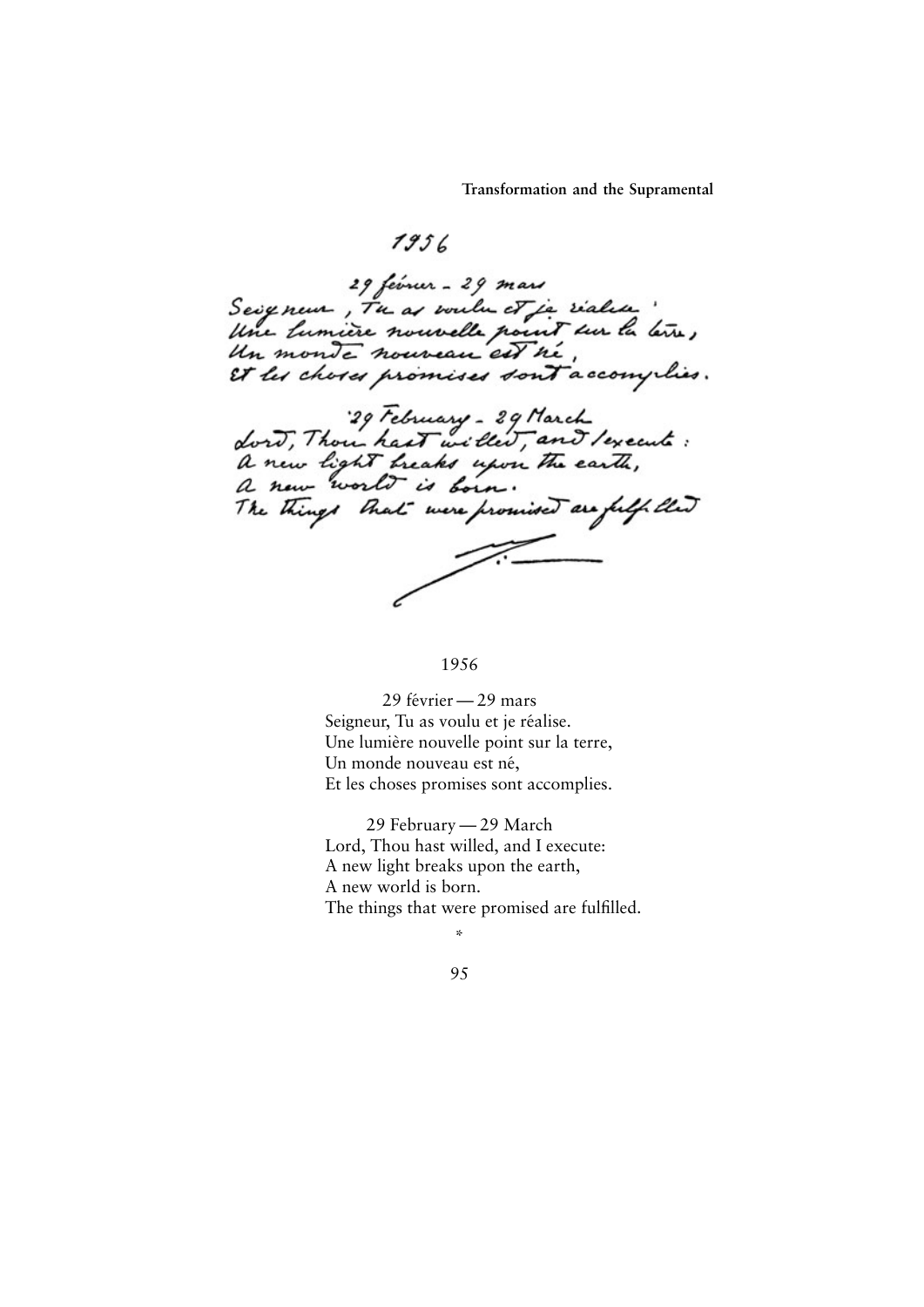24. april 1956<br>The manifestation of the Supramental upon fact, a reality. It is and one day will come when the most client, the most unconscious, loome when me muilling shall be obliged to recognize it.

24th April 1956

The manifestation of the Supramental upon earth is no more a promise but a living fact, a reality.

It is at work here, and one day will come when the most blind, the most unconscious, even the most unwilling shall be obliged to recognise it.

\*

I am speaking of a supramental manifestation evident to all, even the most ignorant — as the human manifestation was evident to all when it happened.

To all those who aspire

\*

Open yourself to the new Force. Let it do in you its work of Transformation.

*April 1956*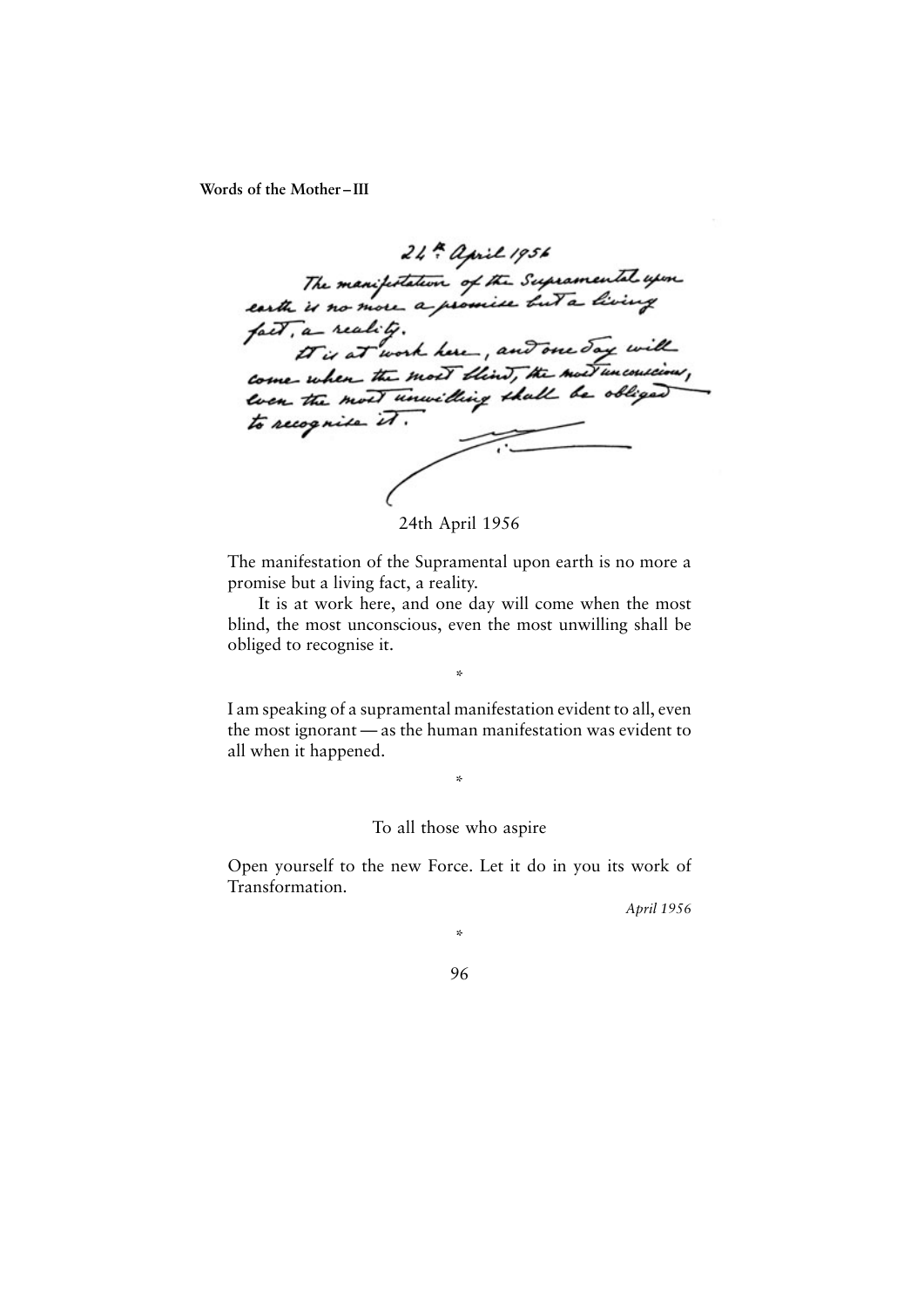Open yourself to the new Light that has dawned upon earth and a luminous path will spread in front of you.

*28 May 1956*

\*

Without care for time, without fear for space, surging out purified from the flames of the ordeal, we shall fly without stop towards the realisation of our goal, the supramental victory.

*24 April 1956*

\*

Let the new Light be spread upon earth and change the condition of human life.

\*

*6 January 1957*

Beyond all question it is the supramental light.

Do not tense yourself, be open, passively allow it to penetrate your body. It has the power to restore you to strength and health.

\*

A new world is born — all those who want to have a place in it must sincerely prepare themselves for it.

*15 August 1957*

\*

Heralding the birth of a new world, we invite all those who want to have a place in it to prepare themselves sincerely for it.

*15 August 1957*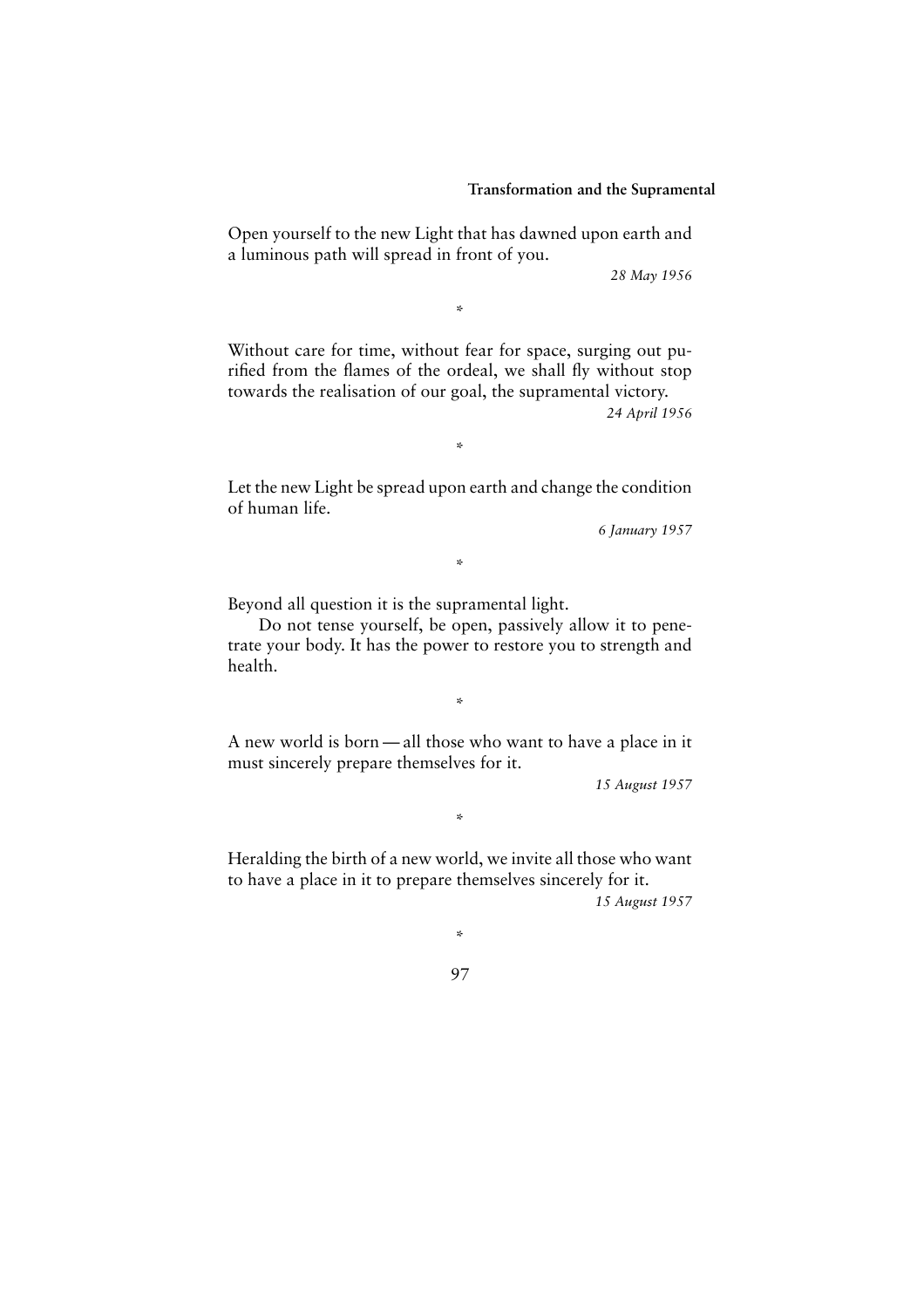Last night I had a vision of what the supramental world would be like if people were not sufficiently prepared. The confusion that now exists on earth is nothing in comparison with what might happen. Just imagine an extremely powerful will with the capacity to transform matter according to its liking! If the sense of collective unity did not grow in proportion to the growth of power, the resulting conflict would be even more acute and chaotic than all our material conflicts.

*15 February 1958*

\*

To celebrate the birth of a transitory body can satisfy some faithful feelings.

To celebrate the manifestation of the eternal Consciousness can be done at every moment of the universal history.

But to celebrate the advent of a new world, the supramental world, is a marvellous and exceptional privilege.

*21 February 1958*

\*

By whatever name it is called, the Supramental is a truth and a fact and its reign is certain.

*27 March 1959*

\*

The advent of a new world is an ineluctable fact and whatever name is given to it, its victory is certain.

\*

The supramental influence liberates man from all that holds him back to the animal.

\*

Supramental action: an action which is not exclusive but total.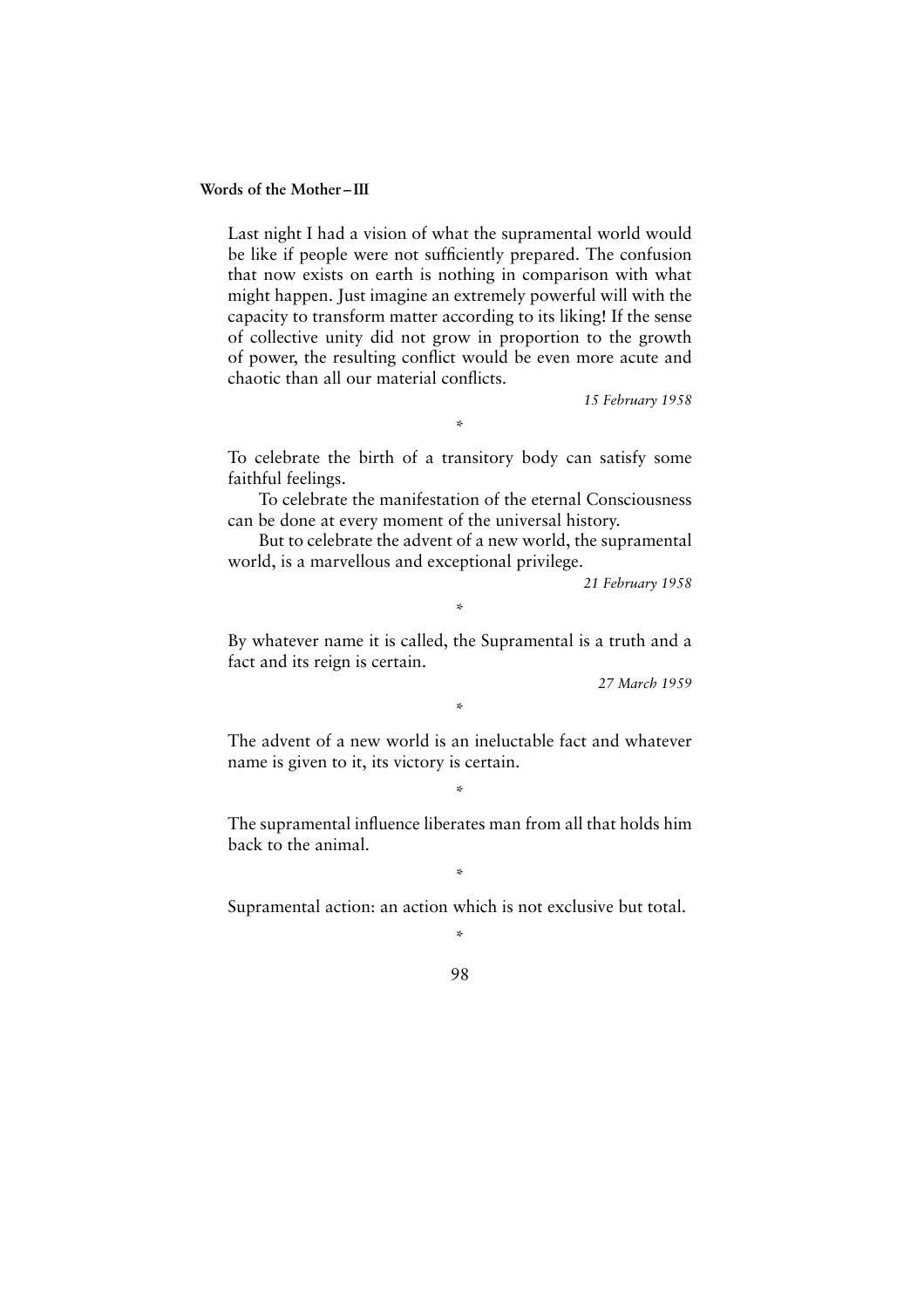Supramental knowledge: an infallible vision of all problems.

\*

Supramental consciousness: gloriously awake and powerful, it is luminous, sure of itself, infallible in its movements.

\*

To become the builders of a better future in the light of the supramental consciousness.

\*

(*Message for the first anniversary of the Supramental Manifestation upon earth*) 2

The Golden Day

Henceforth the 29th February will be the day of the Lord.

*1960*

\*

*There is a change in Sri Aurobindo's symbol on the medals that you distributed on the 29th February 1960. The two triangles, in the middle of which the square containing the lotus is usually put, are missing and in their place there are sun's rays emanating from the square. Surely you must have made this significant change for some important reason? Can you say what is the reason of this change?*

I never intended to give Sri Aurobindo's symbol. The design on the medal signifies —

 $<sup>2</sup>$  The other message for the first anniversary appears on page 94 of this volume. The</sup> message for the second anniversary is a quotation from the writings of Sri Aurobindo and therefore has not been included.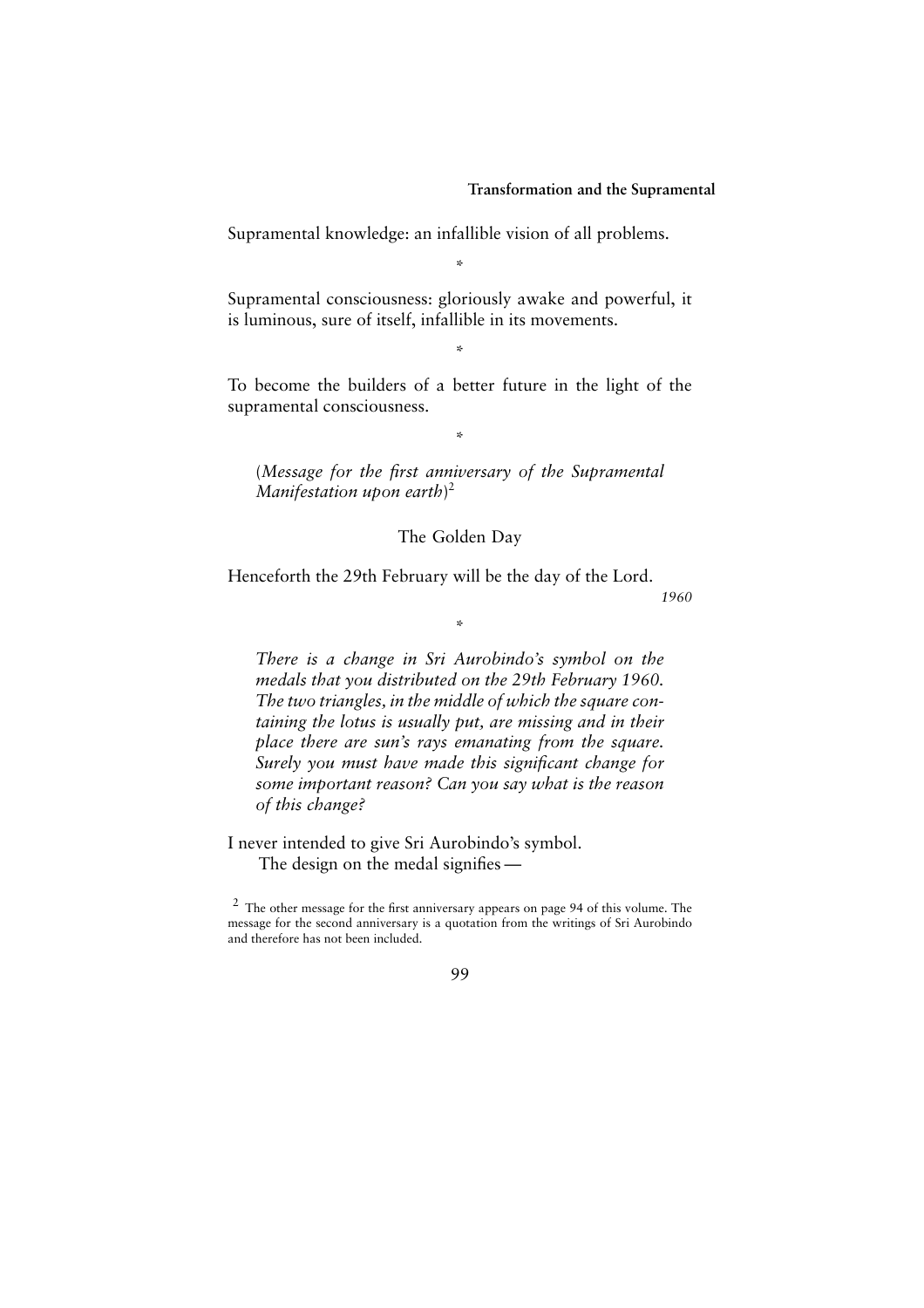the twelve rays of the new creation issued from the manifestation of the Avatar:

lotus — Avatar square — manifestation 12 rays — new creation

*In Your talk entitled "The True Adventure" in the November 1957 issue of the* Bulletin *(page 2), You have said:*

*"Last year when I announced to you the manifestation of the supramental consciousness and light and force, I should have added that it was an event forerunner of the birth of a new world."*

*This means that the new world was born after the supramental consciousness manifested. You have fixed the 29th February 1956 as the date of the supramental manifestation. Which date after that should be taken as the date of the birth of the new world?*

Half an hour later.

*In the November 1958 issue of the* Bulletin *(page 97), in Your answer entitled "The New Birth", You have said as follows:*

*"To comfort you I may say that by the very fact that you live upon earth at this moment... you absorb with the air that you breathe this new supramental substance which is spreading in earth's atmosphere and it is preparing in you things you will manifest all of a sudden, as soon as you have taken the decisive step.*

*"Whether that will help you or not to take this decisive step is another question which has to be studied, because the experiences that are happening and will now happen more and more being of a quite new character, one cannot know beforehand what will come to pass;*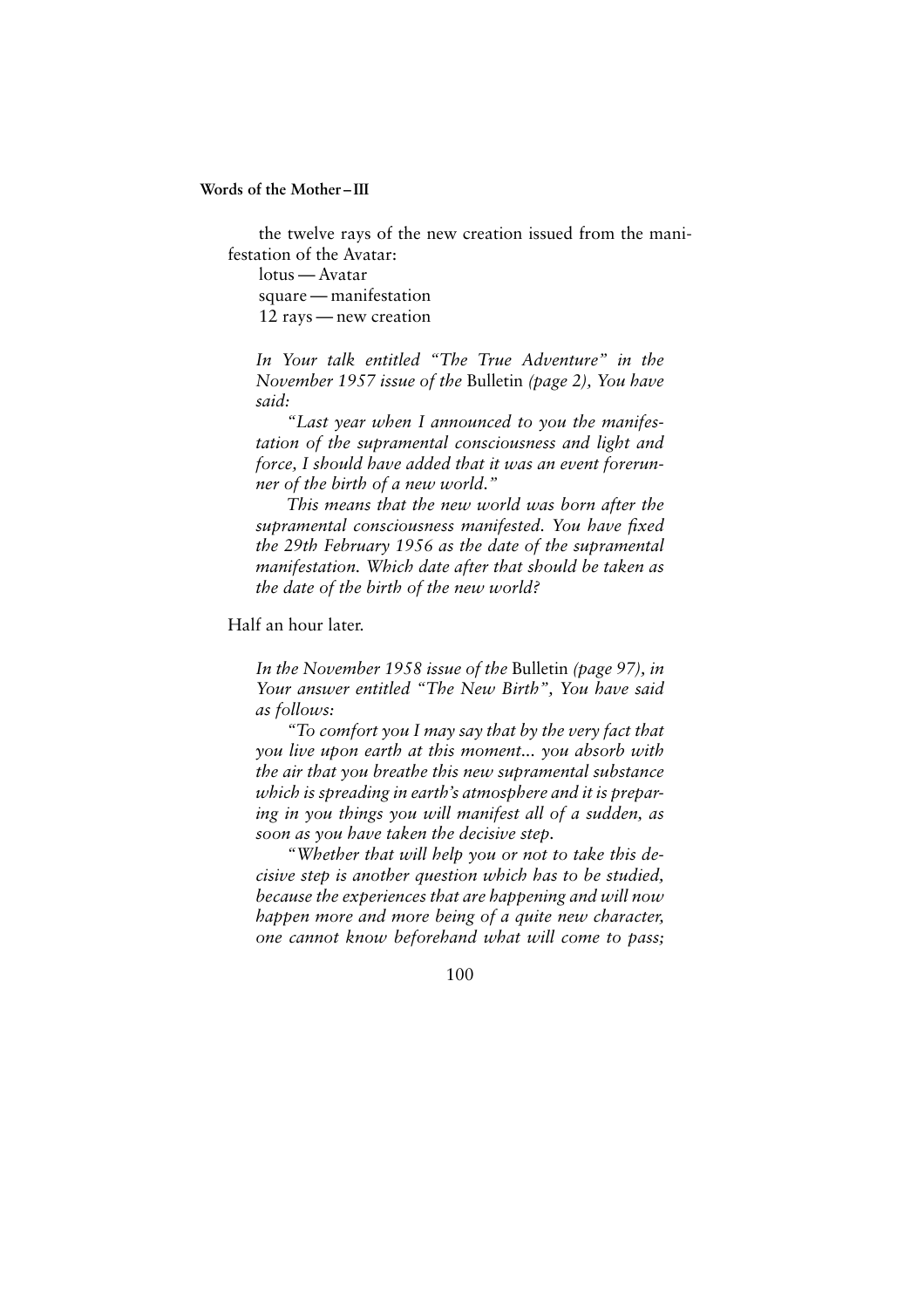*one must study and after a close study one would be able to say with certainty whether this supramental substance will make the work of the new birth easy or not. I shall tell you about it a little later on. For the moment it is better not to count on these things, but simply to take to the way for the birth into the spiritual life."*

*Can You now say with certainty whether this supramental substance will help decisively to realise this new birth?*

\*

EVIDENTLY.

*26 March 1960*

*You have said that we must develop "an intimate, a constant, absolute, inevitable union with the vibration of the Supramental forces". How is one to acquire the faculty of feeling this vibration? Has the process of sadhana undergone a change with the creation of a new world and new world-conditions by the Supramental Manifestation? What should a sadhaka do to speed his progress under the new conditions?*

Yes, the Sadhana has undergone a great change, because it is now in the physical itself that you have to do it.

Concentrate on the physical transformation; by physical I mean the mental, vital and body consciousness.

You are trying to get the experience in your mind, but it is not the mind that can get it. Come out of your mind and you will understand what I mean.

\*

Man must understand that in spite of all his intellectual achievements he is as incapable of perceiving the supramental vibrations as the animal was incapable of perceiving the mental vibrations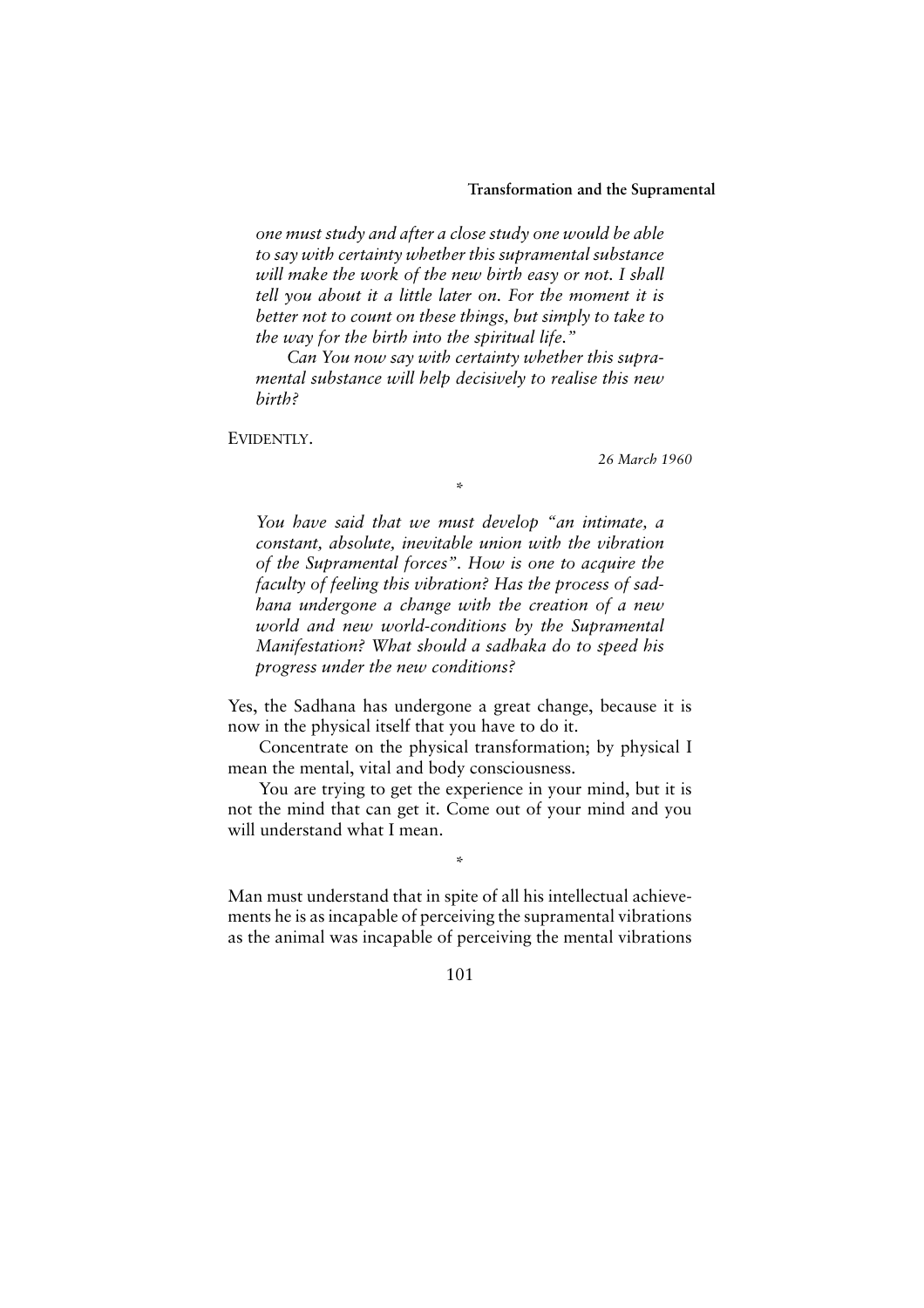when they pervaded the earth before the appearance of the human species.

\*

*A stag passes through a forest to get a drink, but what is there to prove that he has passed by? Most people won't see any sign; perhaps they don't even know what a stag is, and even those who know may not be able to say that he passed that way. But one who has made a special study of hunting, a tracker, will find obvious signs and will be able to say not only what type of stag has passed, but also his size, age, sex, etc. Similarly there must be people who have a spiritual knowledge analogous to that of hunting, who can disclose that a person is in contact with the supramental, while ordinary people, who have not trained their mind, will not be able to perceive it. The supramental has descended upon earth, it is said, it has manifested itself. I have read all that has been written on the subject, but I am among the ignorant who see nothing and feel nothing. Couldn't someone who has a more trained perception tell me by what signs I can recognise that a person is in relation with the supramental?*

Two irrefutable signs prove that one is in relation with the supramental:

1. a perfect and constant equality,

2. an absolute certainty in the knowledge.

To be perfect, the equality must be invariable and spontaneous, effortless, towards all circumstances, all happenings, all contacts, material or psychological, irrespective of their character and impact.

The absolute and indisputable certainty of an infallible knowledge through identity.

*February 1961*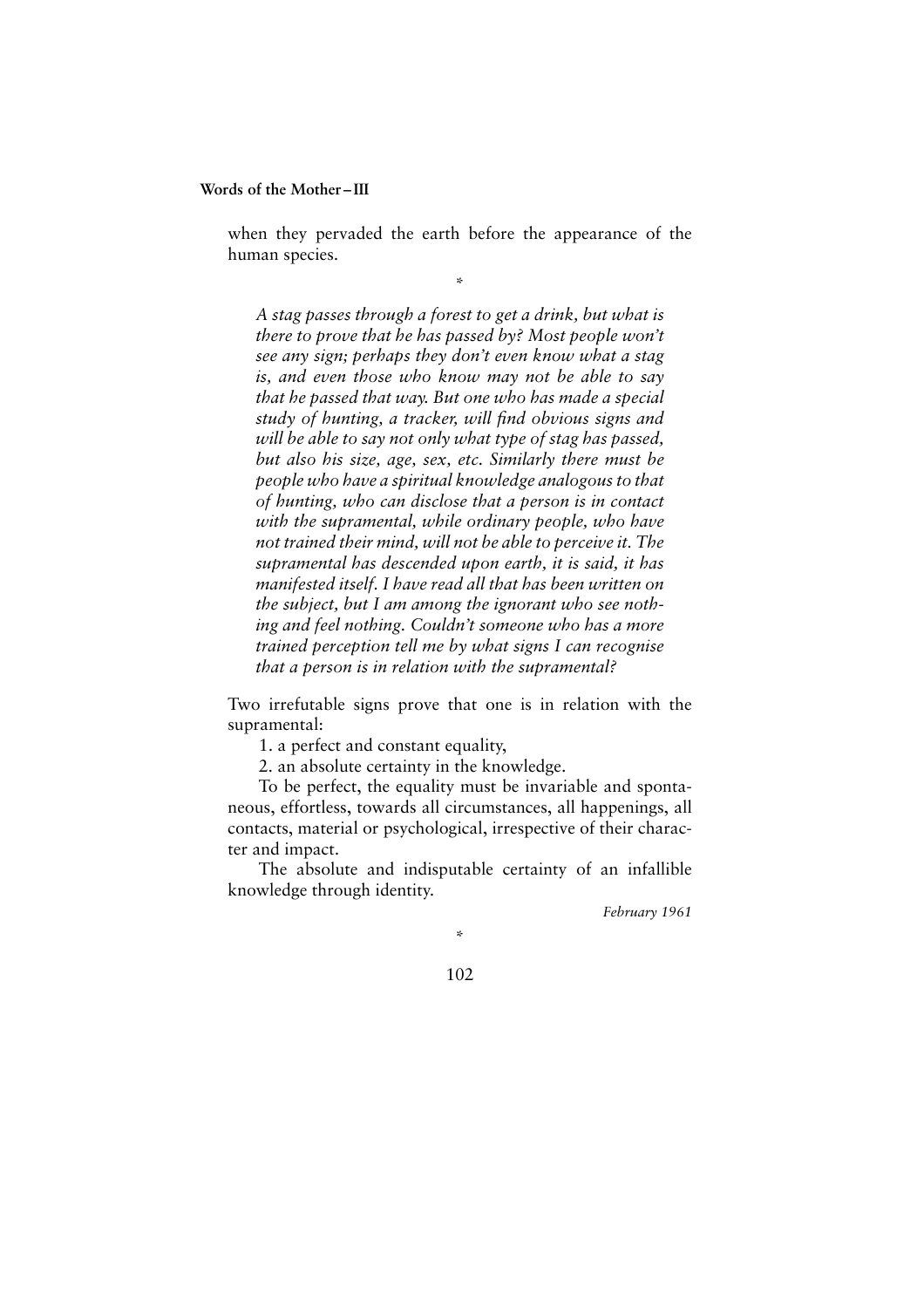A perfect equality towards all circumstances, material or psychological, and an absoluteness in the knowledge — a knowledge that comes not through the mind but through identity. The person who is in contact with the supramental possesses these two qualities.

You cannot understand unless you have the experience.

*23 February 1961*

*Is this* not *the first time that the Supramental has come down upon earth?*

\*

It is certainly the first time that the Supramental has come down as a general force of transformation for the whole earth. It is a new starting-point in the terrestrial creation.

But it may be that once before the supramental force has manifested partially and momentarily in an individual as a promise and an example.

*26 October 1964*

*In 1956 You said: "The supramental Light, Consciousness and Force have manifested. The supramental Ananda has not come yet."*

\*

*4. 5. 67 is considered to be a very important date when something exceptional is expected to happen. Will You please say if it is the supramental Ananda that will manifest on that date?*

The anniversary of the first Supramental descent comes every four years (the leap year). I do not see what the number 7 has to do in the matter. This year 1964 (leap year) was the second anniversary of the first descent. The next one will take place on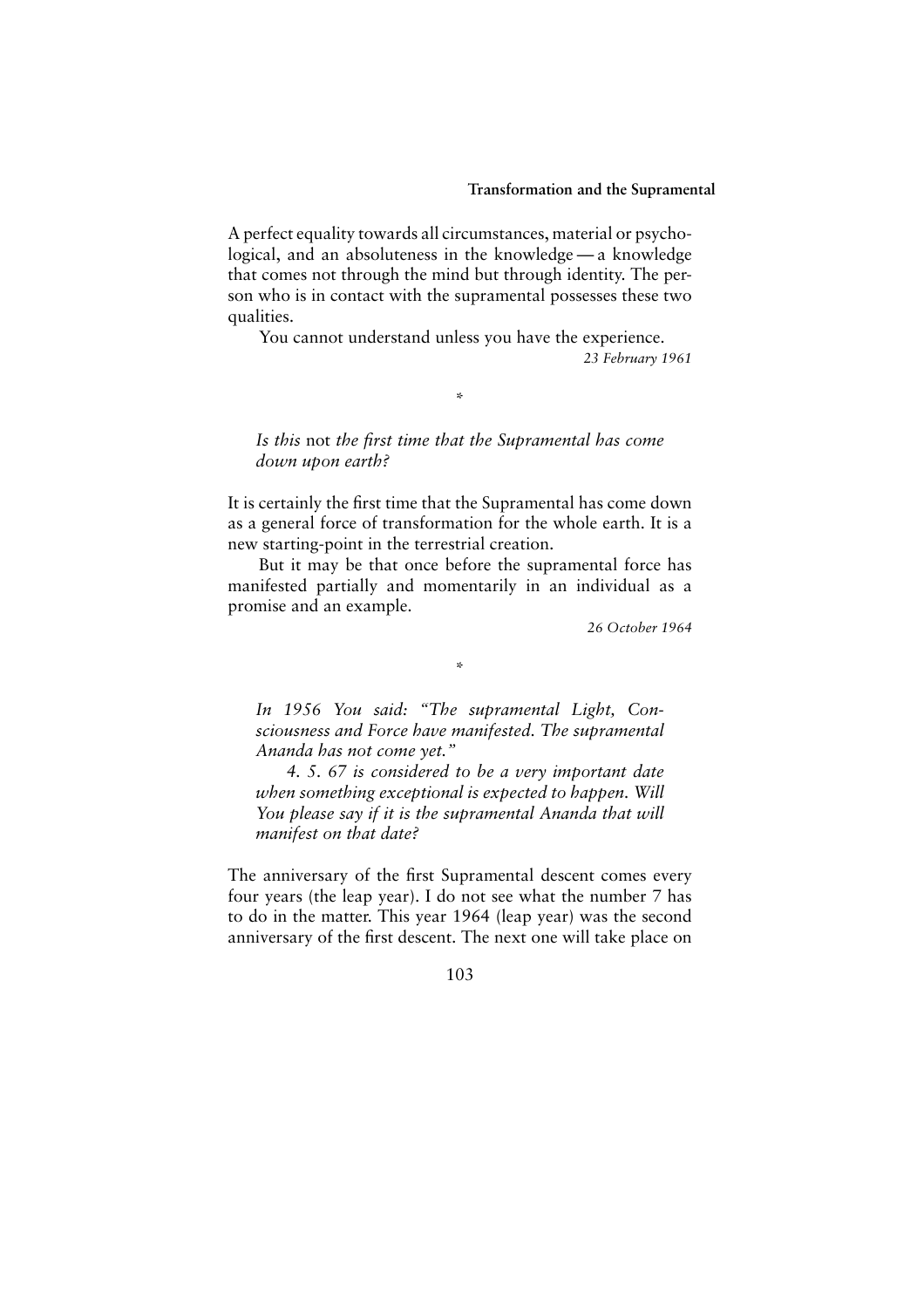the 29th February 1968 — and it will be exactly 12 years after the first descent and we shall see then what happens.

*14 November 1964*

\*

# *Message for 4. 5. 67*

*"Earth-life is the self-chosen habitation of a great Divinity and his aeonic will is to change it from a blind prison into his splendid mansion and high heaven-reaching temple."*

*Sri Aurobindo*

The Divinity mentioned by Sri Aurobindo is not a person but a condition that will be shared by all those who have prepared themselves to receive it.

\*

*May 1967*

*May I know if the miraculous elevation of Jesus Christ to heaven celebrated by the Roman Catholics on Thursday, 4th May has any sort of connection with the great day 4. 5. 67? Or would it be simply a pure coincidence?*

For Sri Aurobindo "coincidences" do not exist. All that happens is the result of the action of the Divine Consciousness. The Force which is at work at this moment is a Force of harmony that makes for unity — the unification of all the symbols that express the Divine Truth.

*5 May 1967*

*"In 1967 the Supermind will enter the phase of realising power." What does "realising power" actually mean?*

\*

Acting decisively on the mind of men and the course of events.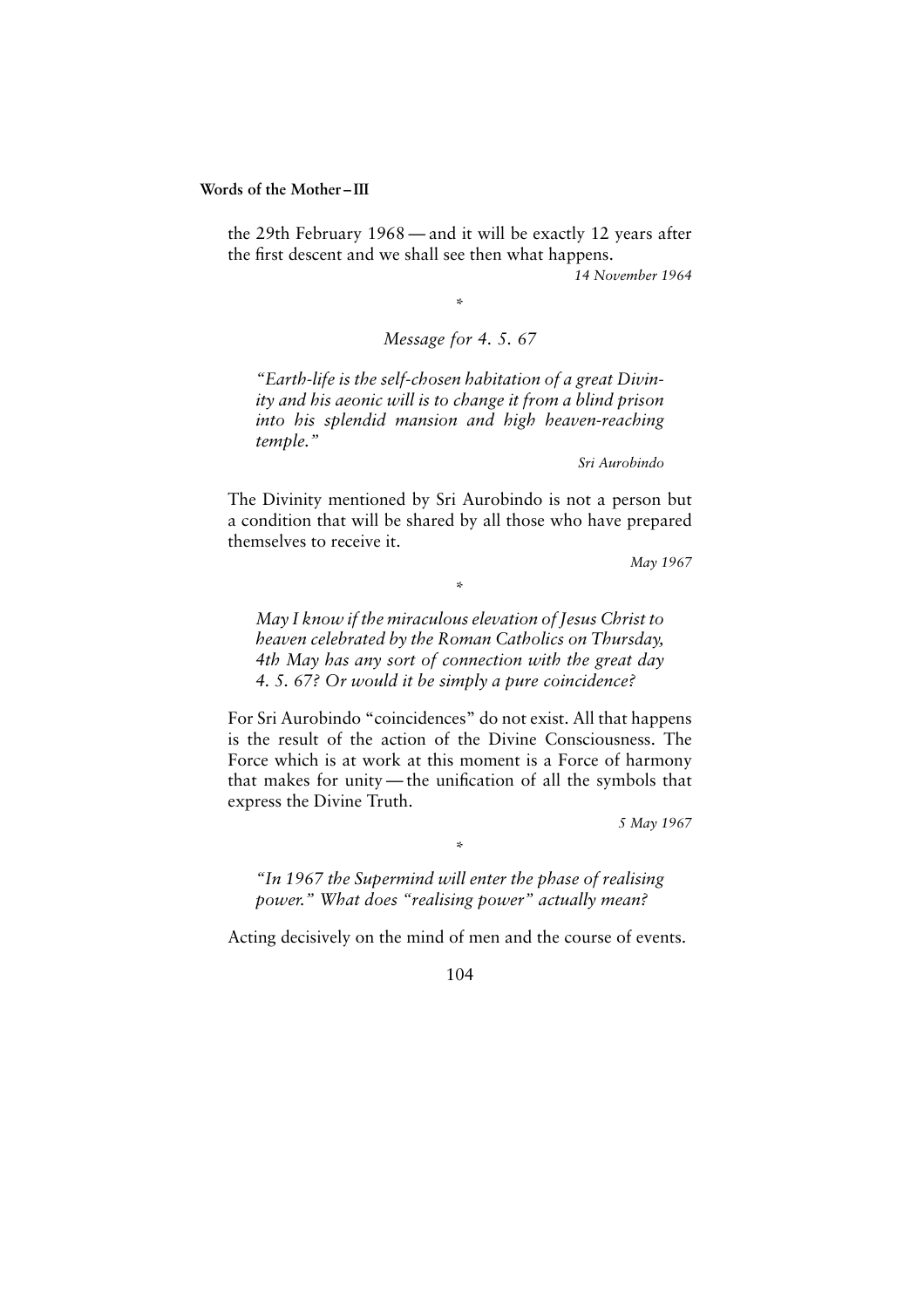*What is the effect of the realising power on the Mother's own physical being and then the effect upon others and the world in general (including the outstanding problems of the world today)?*

We can wait with a little patience and we shall see.

*Does this date (4. 5. 67) mark the beginning of what the Mother and Sri Aurobindo have called the new race the race of superman?*

Since a few months the children born, amongst our people mostly, are of a very special kind.

\*

(*Message for the third anniversary of the Supramental Manifestation upon earth*)

Truth alone can give to the world the power of receiving and manifesting the Divine's Love.

*29 February 1968*

\*

# THE NEW CONSCIOUSNESS<sup>3</sup>

To be able to receive the new consciousness without deforming it:

One must be able to stand in the light of the Supreme Consciousness without casting a shadow.

*16 April 1969*

\*

<sup>3</sup> The new consciousness manifested upon earth on 1 January 1969. Its characteristics are described in several talks of January 1969, where the Mother called it the superman consciousness (*la conscience du surhomme*). These talks appear in *Notes on the Way*, Volume 11 of the Collected Works of the Mother.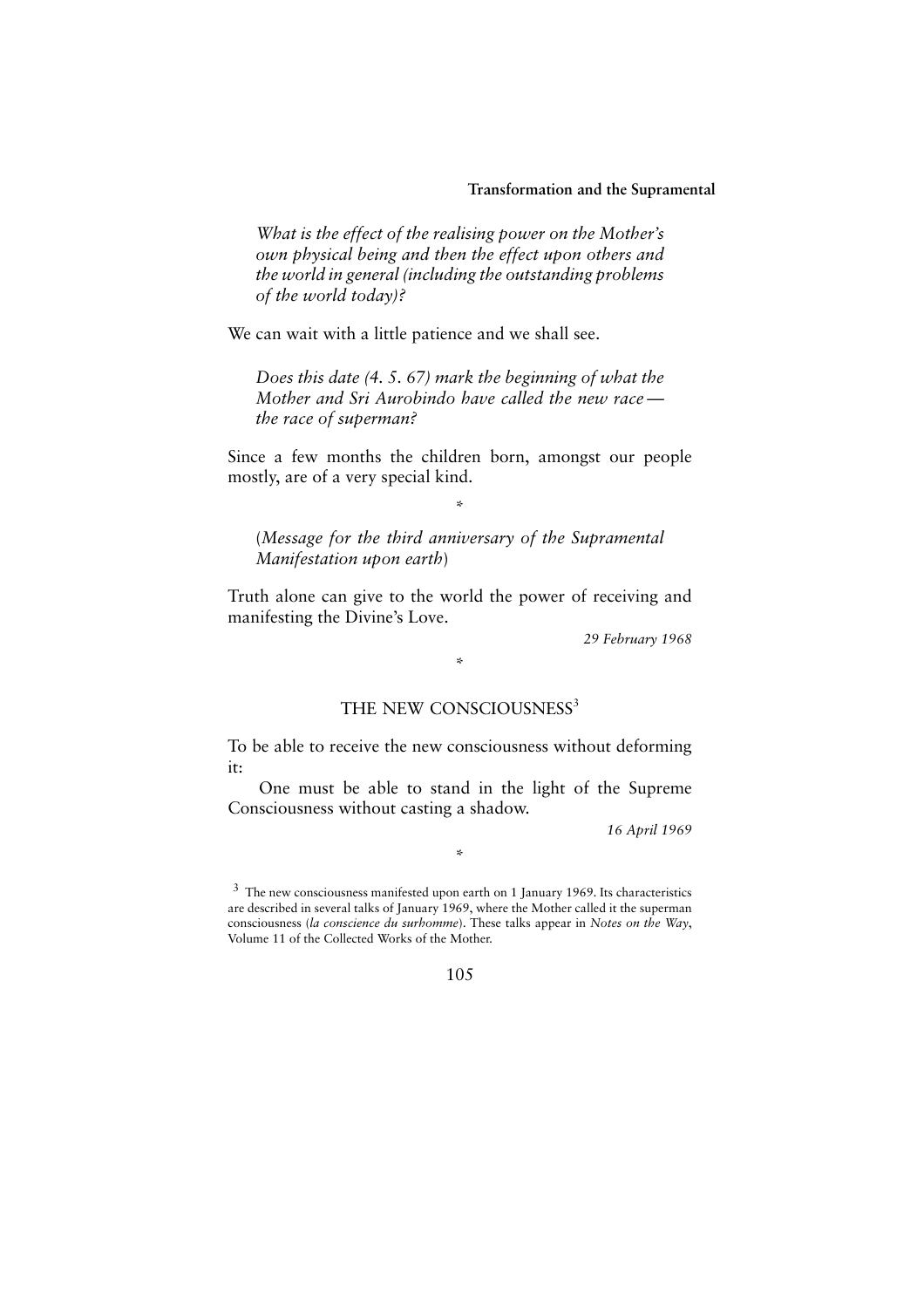There is only one new fact — from the beginning of this year a new consciousness has manifested and is working energetically to prepare the earth for the new creation.

\*

*17 April 1969*

*Of late, I am constantly feeling, flowing in my system from above, a Force which I concretely experience like a sweet fluid. It flows continuously in my whole system and, from time to time, I feel completely drenched and saturated with it. It gives a very pleasant and soothing sensation. It is as if some sort of Ananda is flowing in me from above. It gives a sweet taste in the mouth.*

*I do not know what exactly this experience means. Is it the New Consciousness which You have said came on the 1st January this year? Or is it some new descent which has recently occurred? Or is it something personal to me only?*

It is the Consciousness that is at work since January. But its action has become much more intense.

\*

*26 November 1969*

*In 1919 Sri Aurobindo wrote that the chaos and the calamities were perhaps the pangs of the birth of a new creation. How long is this going to continue? In the Ashram, in India and eventually in the world?*

It will continue until the world is ready and willing to receive the new creation; the consciousness of this new creation is already at work upon earth since the beginning of this year. If instead of resisting, people were collaborating, it would be quicker.

But stupidity and ignorance are very obstinate!

*29 November 1969*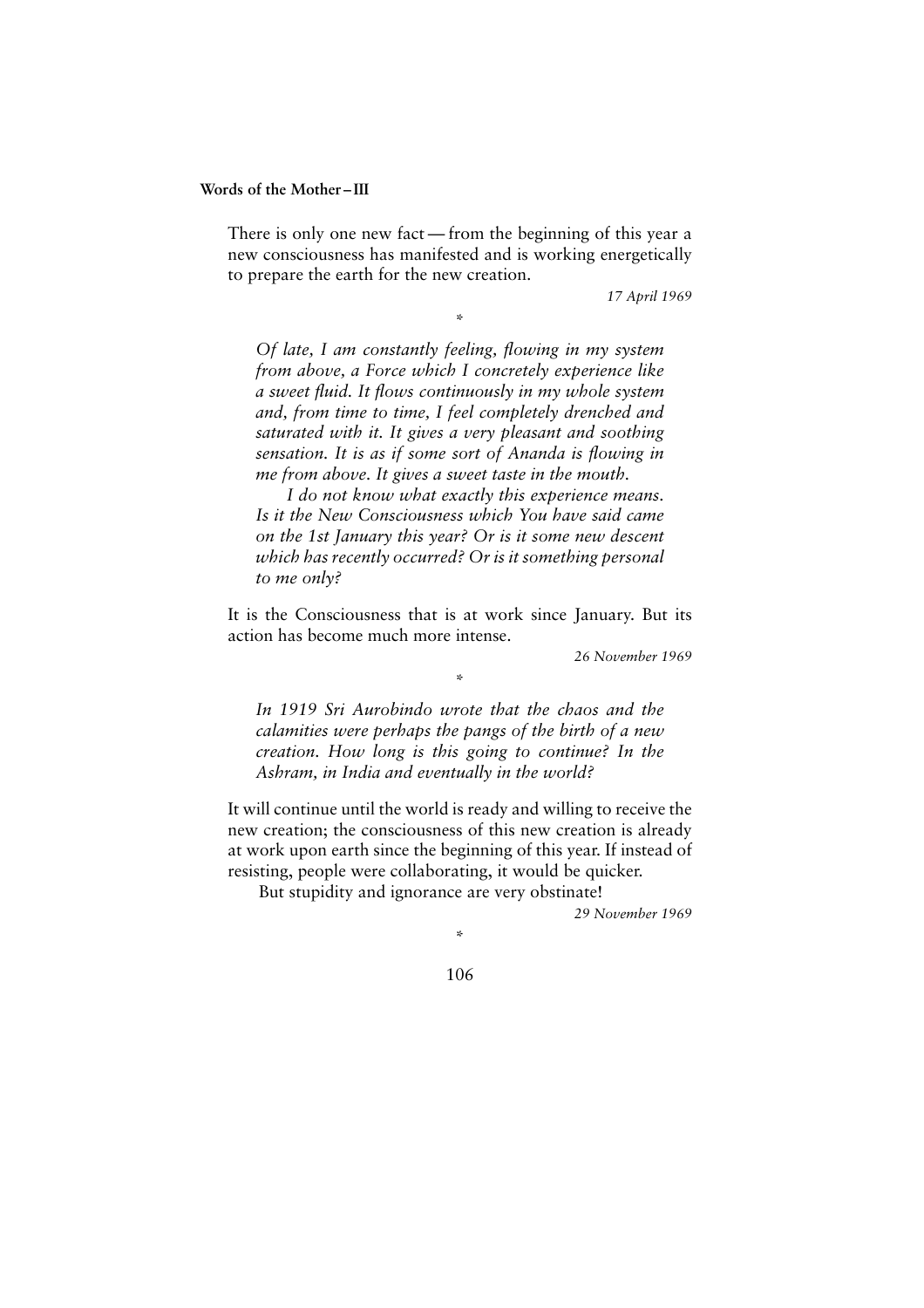*Mother, "The world is preparing for a big change, will you help?"*<sup>4</sup> *What is this great change of which you speak? And how are we to be of help to it?*

This great change is the appearance upon earth of a new race which will be for man what man is for the animal. The consciousness of this new race is already at work upon earth to enlighten all who are able to receive it and heed it.

*1970*

*You have asked us to help You. How can I help You? What am I to do?*

\*

To concentrate and open to receive the new progressive consciousness, to receive the new things which are coming down. *3 March 1970*

\*

The change does not need our help to come, but we need to open ourselves to the consciousness so that its coming is not in vain for us.

*To allow the free working of the New Consciousness that descended last year, what should a sadhak do?*

\*

1) Be receptive and 2) Be plastic

*1970*

\*

<sup>4</sup> New Year Message for 1970.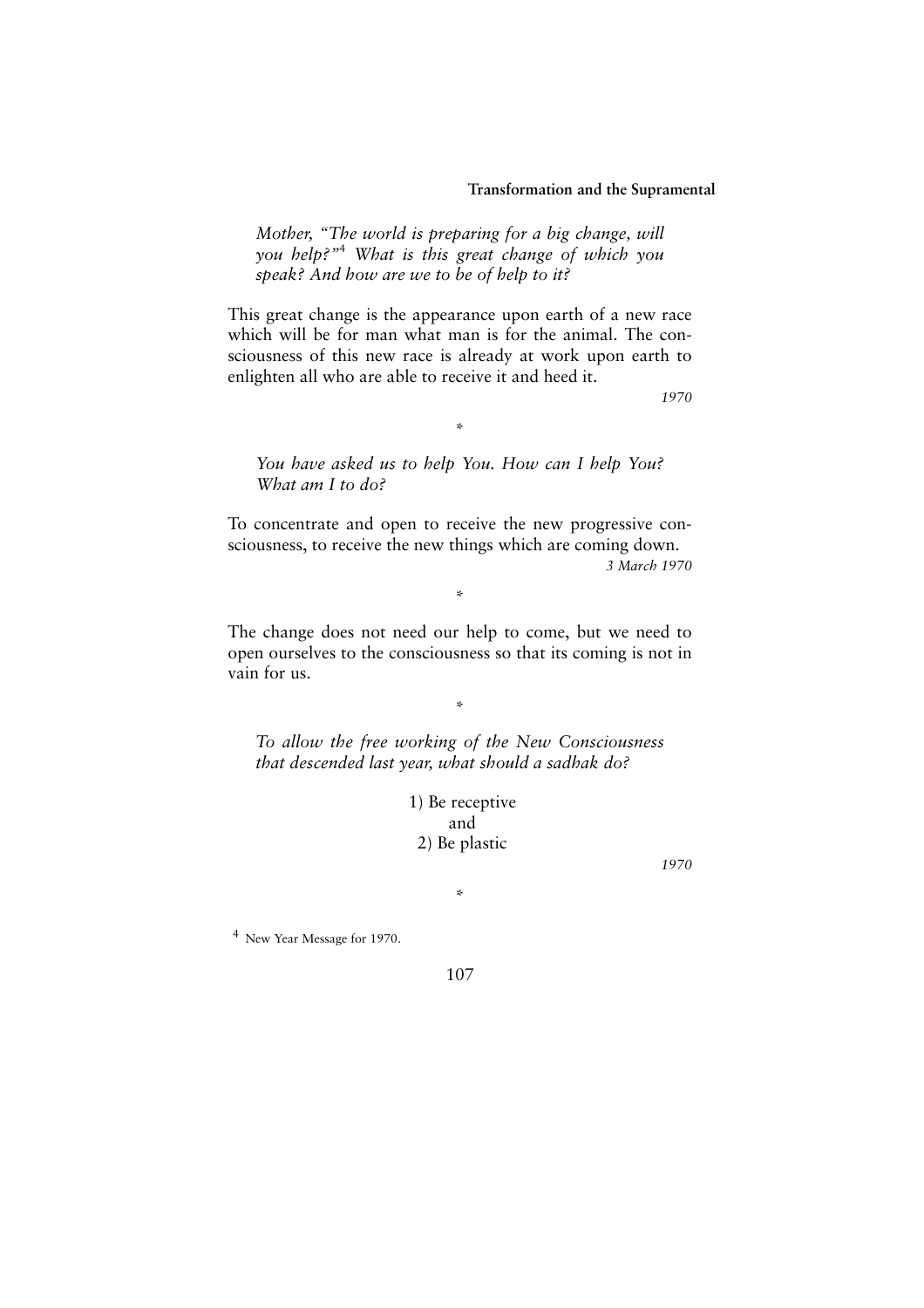The first indispensable condition to prepare ourselves to receive the new consciousness is a true and spontaneous humility which makes us feel deeply that we know nothing and are nothing in the face of the marvellous things we have to acquire.

\*

# THE SUPRAMENTAL AND THE NEW BEING

Let us prepare, as best we can, the coming of the New Being.

The mind must be silenced and replaced by the Truth-Consciousness — a consciousness of the whole harmonised with a consciousness of detail.

\*

The mind must be silent to allow the Supramental Consciousness to take its place.

\*

The Truth-Consciousness must pervade all the being, dominate all the movements and quiet the restless physical mind. These are the preliminary conditions for the manifestation.

\*

Wisdom in the physical mind: a first step towards the supramental manifestation upon earth.

\*

(*Message for the fourth anniversary of the Supramental Manifestation upon earth*)

It is only when the Supramental manifests in the body-mind that its presence can be permanent.

*29 February 1972*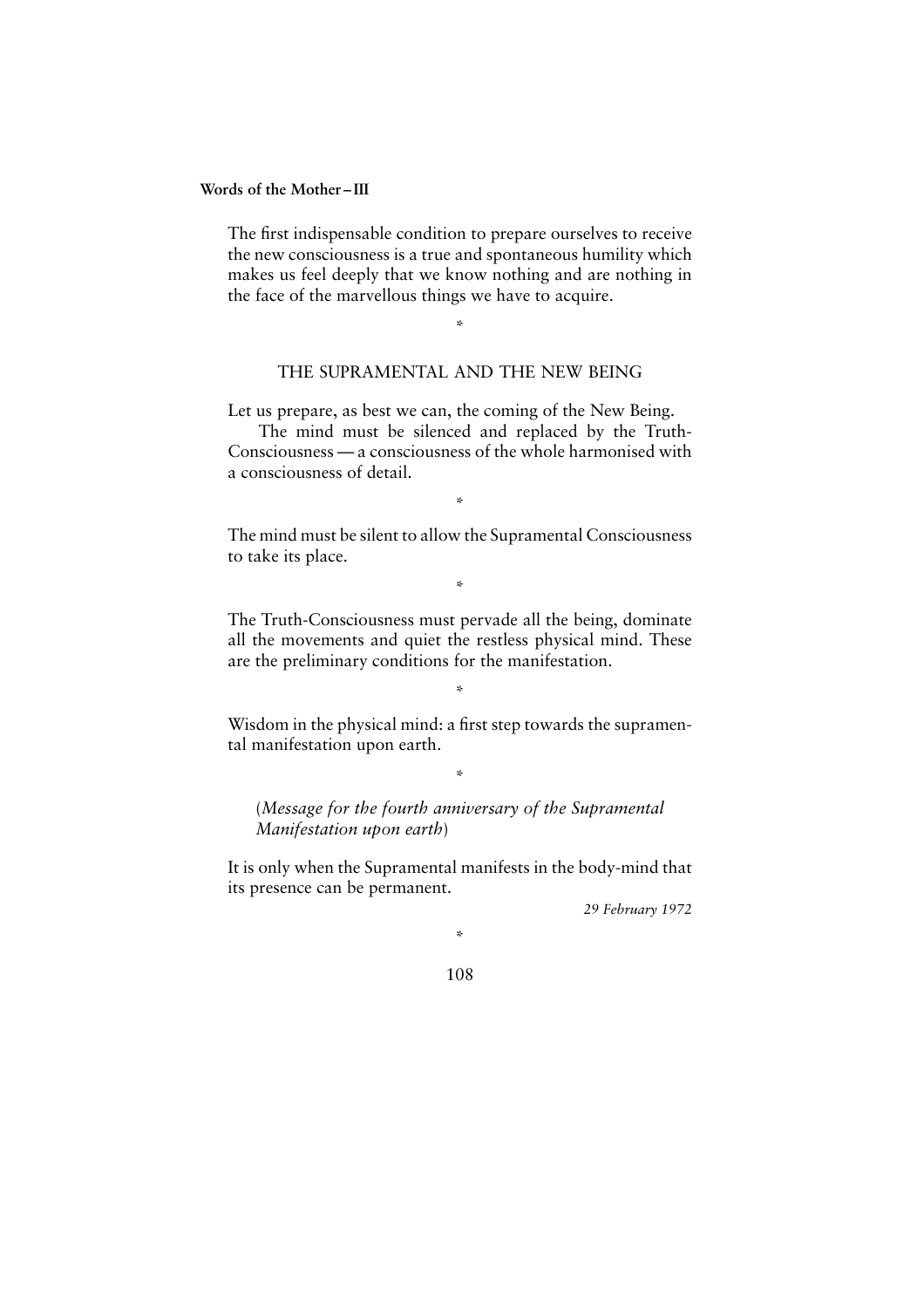It is indispensable that each one finds his psychic and unites with it definitively. It is through the psychic that the supramental will manifest itself.

*24 June 1972*

\*

The Truth-Consciousness can manifest only in those who are rid of the ego.

\*

Man and the mind are not the last term of creation. A supramental being is in preparation.

*25 December 1972*

\*

The mind does not know truly; aspire sincerely to the supermind. *January 1973*

> \* \* \*

Superhumanity: the aim of our aspirations.

\*

Man is the intermediary being between what is and what is to be realised.

\*

*30 August 1954*

Man is a transitional being upon earth and hence, in the course of his evolution, he has had several successive natures which have followed an ascending curve and will continue to do so till he reaches the threshold of the supramental nature and is transformed into superman. This curve is the spiral of mental development. We tend to call "natural" any spontaneous manifestation which is not the result of a choice or a premeditated decision, that is to say, which is without the intrusion of mental action. That is why, when a man has a vital spontaneity which is not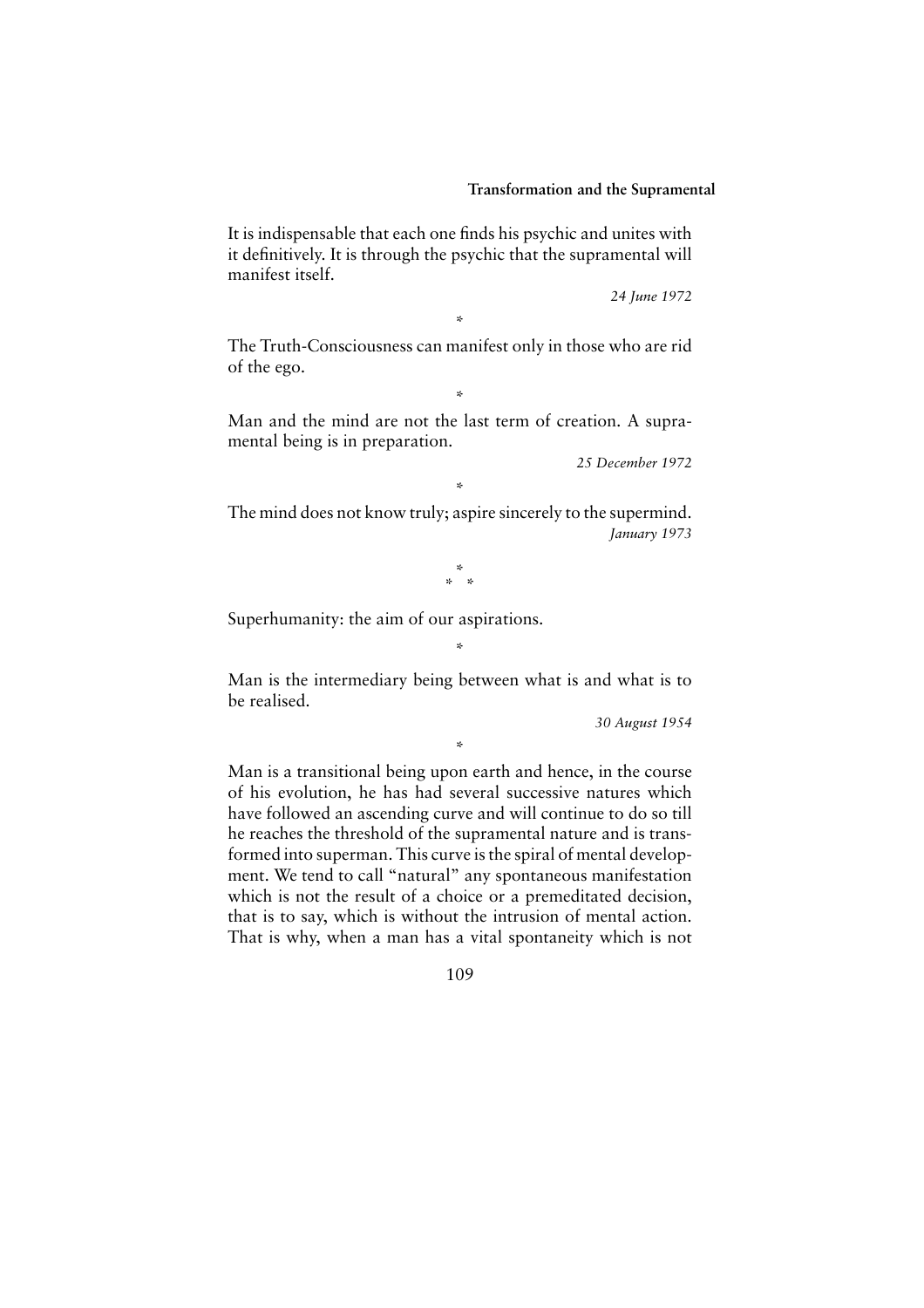very mentalised, he seems to us more "natural" in his simplicity. But it is a naturalness which is much like that of the animal and is at the very bottom of the human evolutionary scale.

\*

You must never forget that the outer person is only the form and the symbol of an eternal Reality, and that, passing through the physical appearance, it is to this higher Reality that you must turn. The physical being cannot become truly expressive of the Eternal Reality until it is completely transformed by the supramental manifestation. And until then, it is by *passing through* it that you must find the Truth.

\*

*Sweet Mother, what are the "supreme faculties"?*

It is difficult to reply without seeing the context. Which "supreme faculties" does it refer to? Those of man on the way to becoming superman, or those which the supramental being will possess when he appears on earth?

In the first case, they are faculties that develop in man as he opens to the higher mind and overmind and through them receives the light of Truth. These faculties are not a direct expression of the supreme Truth but a transcription, an indirect reflection of it. They include intuition, foreknowledge, knowledge by identity, and certain powers such as those of healing and of acting upon circumstances to a certain extent.

If it refers to the supreme faculties of the supramental being, we cannot say much about them, for all we can say at the moment belongs more to the realm of imagination than to the realm of knowledge, since this being has not yet manifested on earth.

*23 April 1960*

*Beloved Mother: The following interesting question arises: "With the*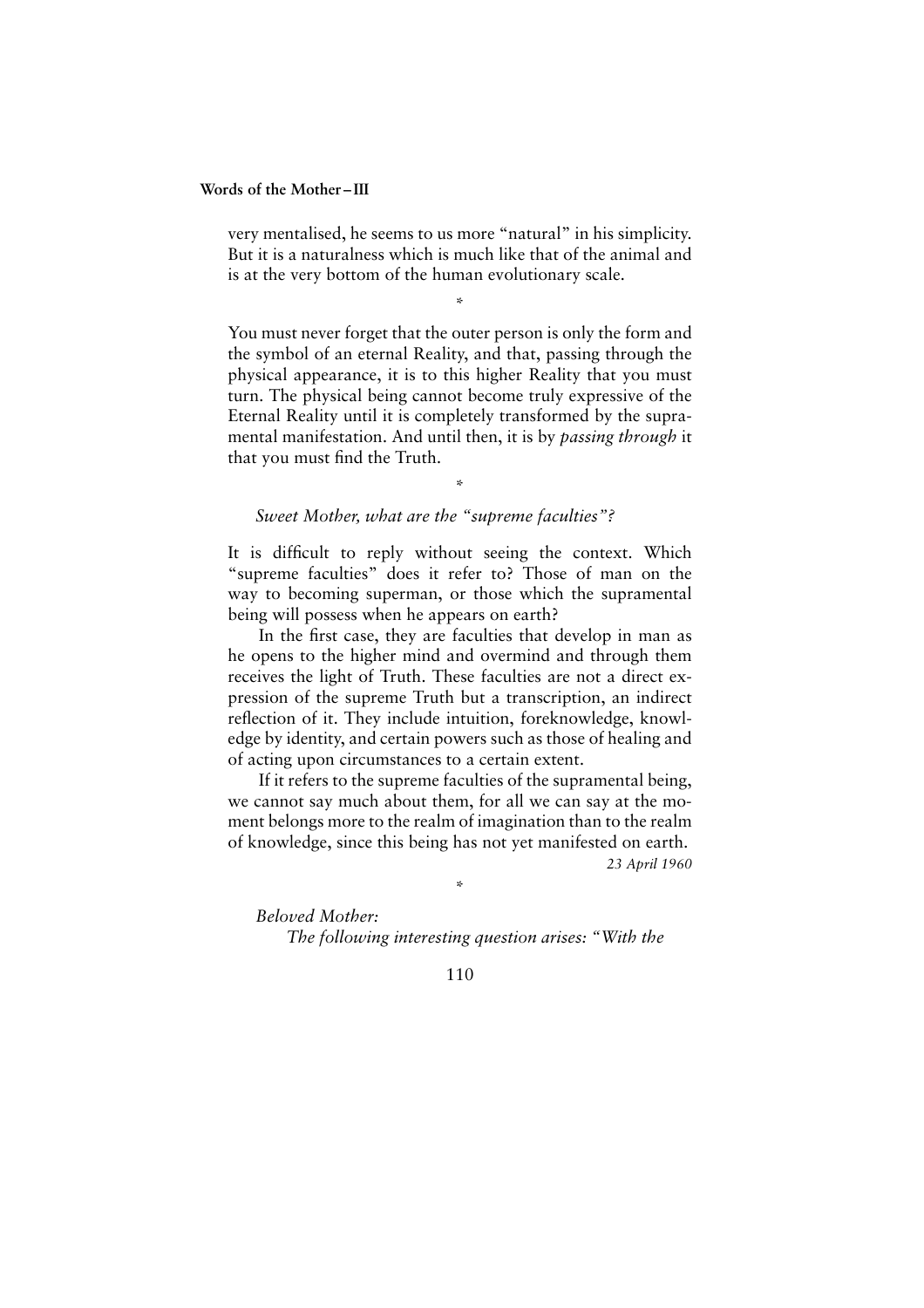*descent of the Supramental into matter, and presuming that new laws and processes will be in effect, may we envisage beings whose control in the body may enable them to neutralize or absorb radioactivity or over-exposure to cosmic rays?"*

*A learned man in the Ashram said that immunisation to radiation is "impossible" because physical matter is controlled by lower nature. I expect you to tell me that, for us, nothing is "impossible".*

Both statements are true.

(1) So long as matter remains what it is, it cannot be made immune. But (2) the supramental force is expected to *transform* the material body also (in the long run) and when *that* is done then everything becomes possible or rather nothing is impossible.

Blessings.

*26 August 1961*

*If a world-war breaks out, it may not only destroy the major portion of humanity but may even make living conditions for those who survive impossible due to the effects of the nuclear fall-out. In case the possibility of such a war is still there, will it not affect the advent of the Supramental Truth and the New Race upon earth?*

\*

All these are mental speculations and once you enter the domains of mental imaginations there is no end to the problems and to their solutions. But all that does not bring you one step closer to the truth.

The safest and most healthy attitude of the mind is like this one: We have been told in a positive and definite way that the supramental creation will follow the present one, so, whatever is in preparation for the future must be the circumstances needed for this advent whatever they are. And as we are unable to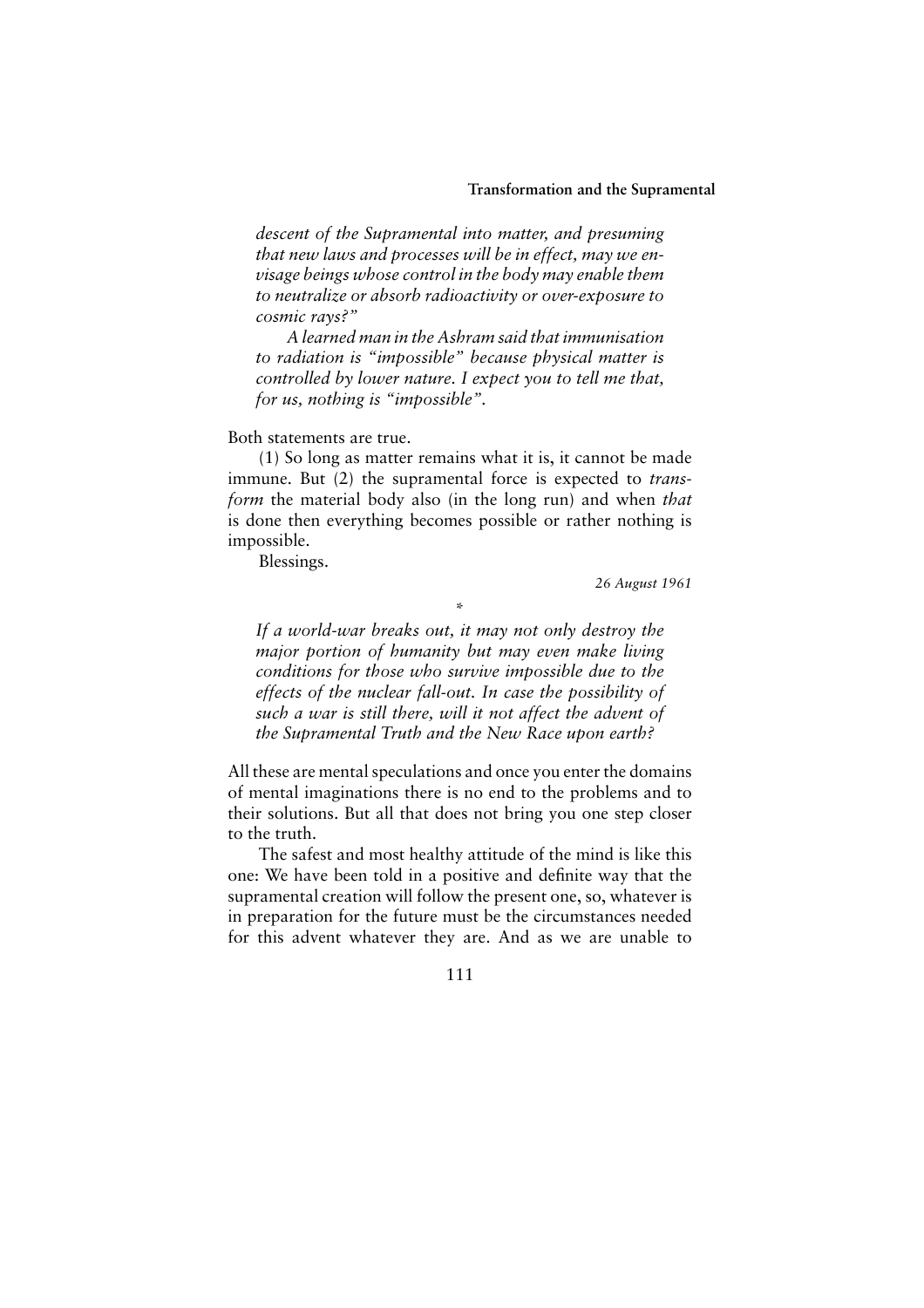foresee correctly what these circumstances are, it is better to keep silent about them.

\*

To anticipate difficulties is to help them happen.

Always to foresee the best with a total trust in the Divine Grace is to collaborate effectively in the supramental work upon earth.

\*

*Sweet Mother,*

*This morning in my meditation I saw so many things which were logically unrelated but which definitely produced the impression that something extraordinary is about to happen. This is the first time, perhaps, that I have had such a presentiment, lasting almost an hour. I want to know whether there is any truth in it and how we should prepare for it.*

Last night, we (you and I and a few others) were together for quite a long time in Sri Aurobindo's permanent dwelling-place in the subtle physical (what Sri Aurobindo called the true physical). Everything that took place there (far too long and complicated to relate) was organised, so to say, to express concretely the rapidity of the present movement of transformation. And with a smile, Sri Aurobindo told you something like this: "Do you believe now?" It was as if he were evoking the three lines from *Savitri*:

"God shall grow up while the wise men talk and sleep, For man shall not know the coming till its hour And belief shall be not till the work is done."

I think that this is a sufficient explanation of the meditation you refer to.

My blessings.

*1 February 1963*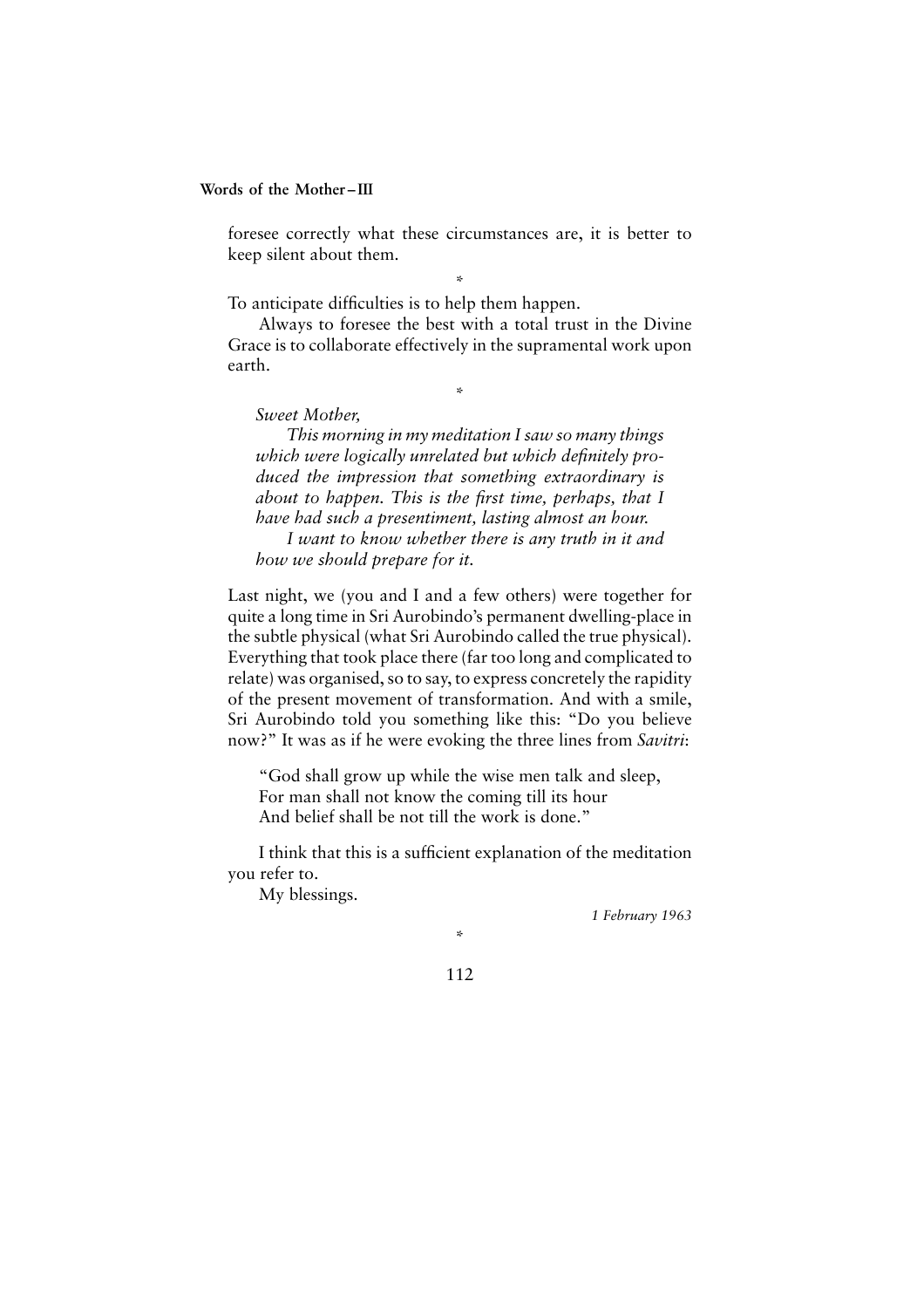Somebody asked me.-In the work of Transformation, who is the slowest to do has part man or  $600$ . I replied, -<br>man finds that God is too slow to answer his prayers. God finds that man is too slow to receive His influence But for the Truth. Consciousness all is young on as it ought to go.

Somebody asked me, —

"In the work of Transformation, who is the slowest to do his part, man or God?"

I replied, —

Man finds that God is too slow to answer his prayers.

God finds that man is too slow to receive His influence.

But for the Truth-Consciousness all is going on as it ought to go. \*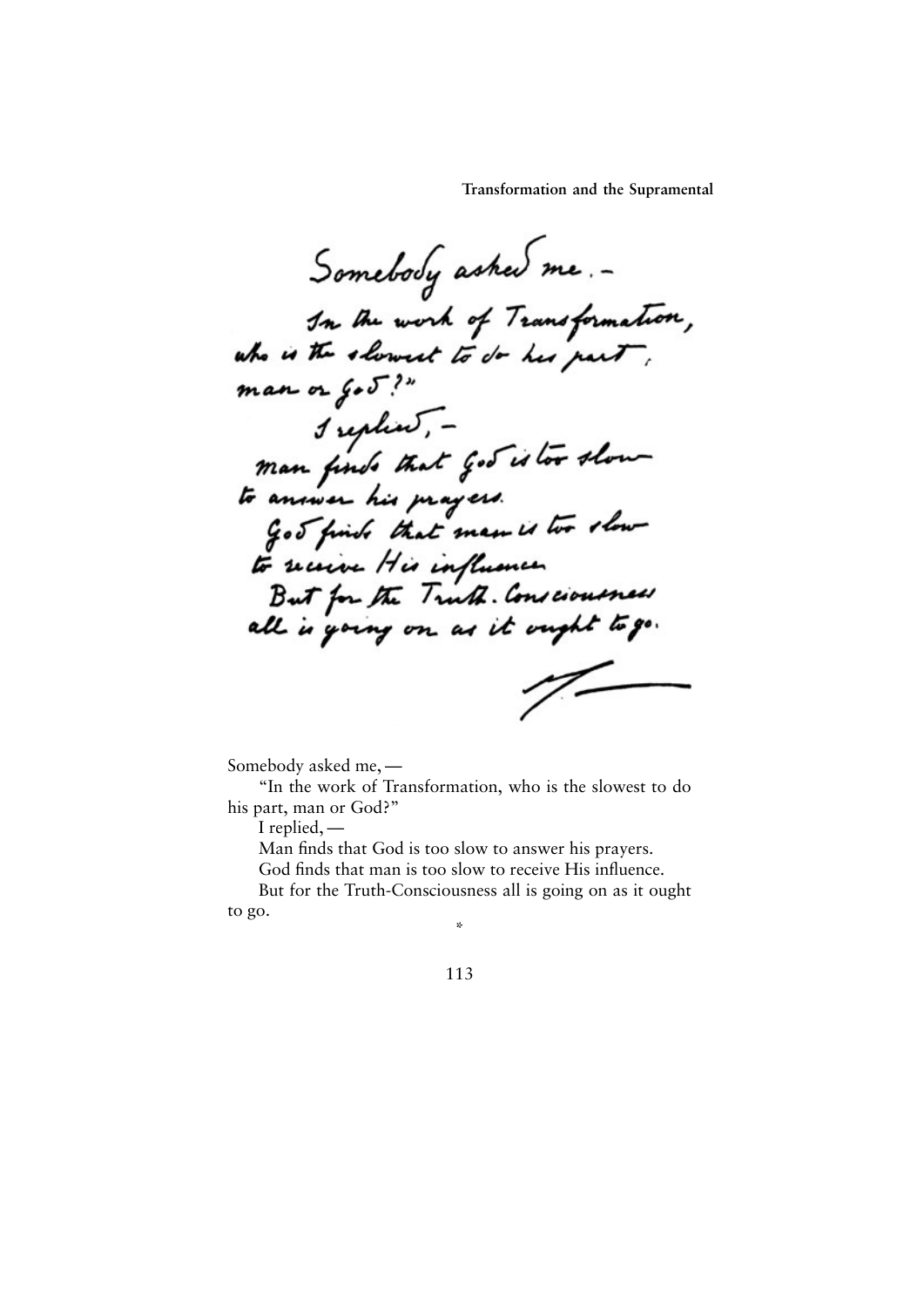$if and$ ᠇.  $_{a}$ 

The Lord is Eternal and Infinite.

Even when the supramental will be fully realised upon earth the Lord will infinitely exceed this realisation which will be followed by other manifestations of the Lord *ad infinitum*.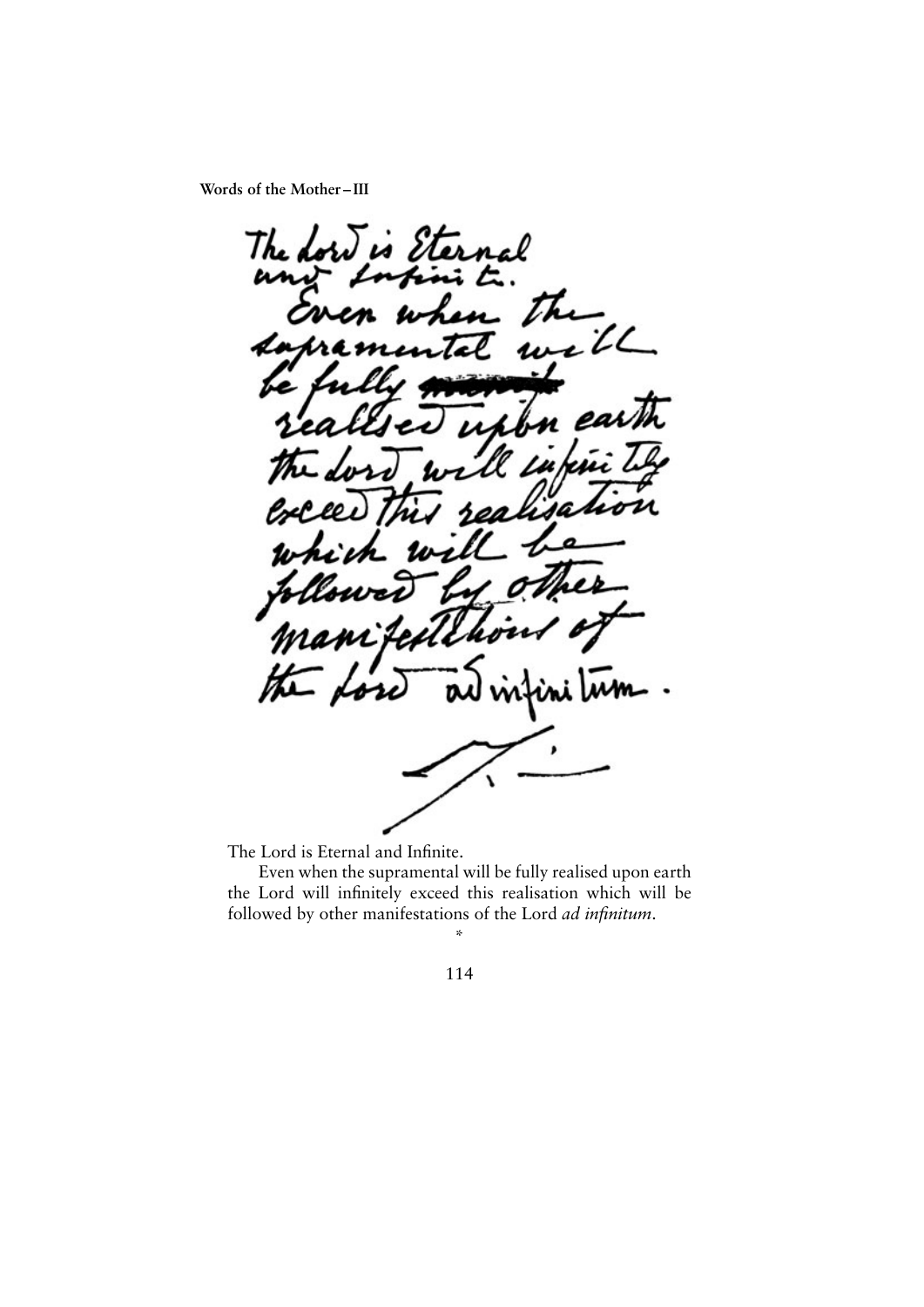Those who are ready for the transformation can do it anywhere. And those who are *not* ready cannot do it wherever they are. *12 November 1971*

\*

The supramental transformation is hard labour and needs a strong body. For some time more, probably more than a hundred years, the physical body will need to eat in order to keep its strength; and we have to comply with this necessity.

*December 1972*

# IMMORTALITY

\*

Eternal youth: it is a gift the Divine gives us when we unite ourselves with Him.

\*

Forms are in perpetual transformation; identify yourself with the Immortal Consciousness and you will become It.

\*

Immortality is not a goal, it is not even a means. It will proceed naturally from the fact of living the Truth.

\*

Integral immortality: it is a promise. When will it be a material fact?

\*

Supramental immortality: it is an established fact, but few human beings have experienced it.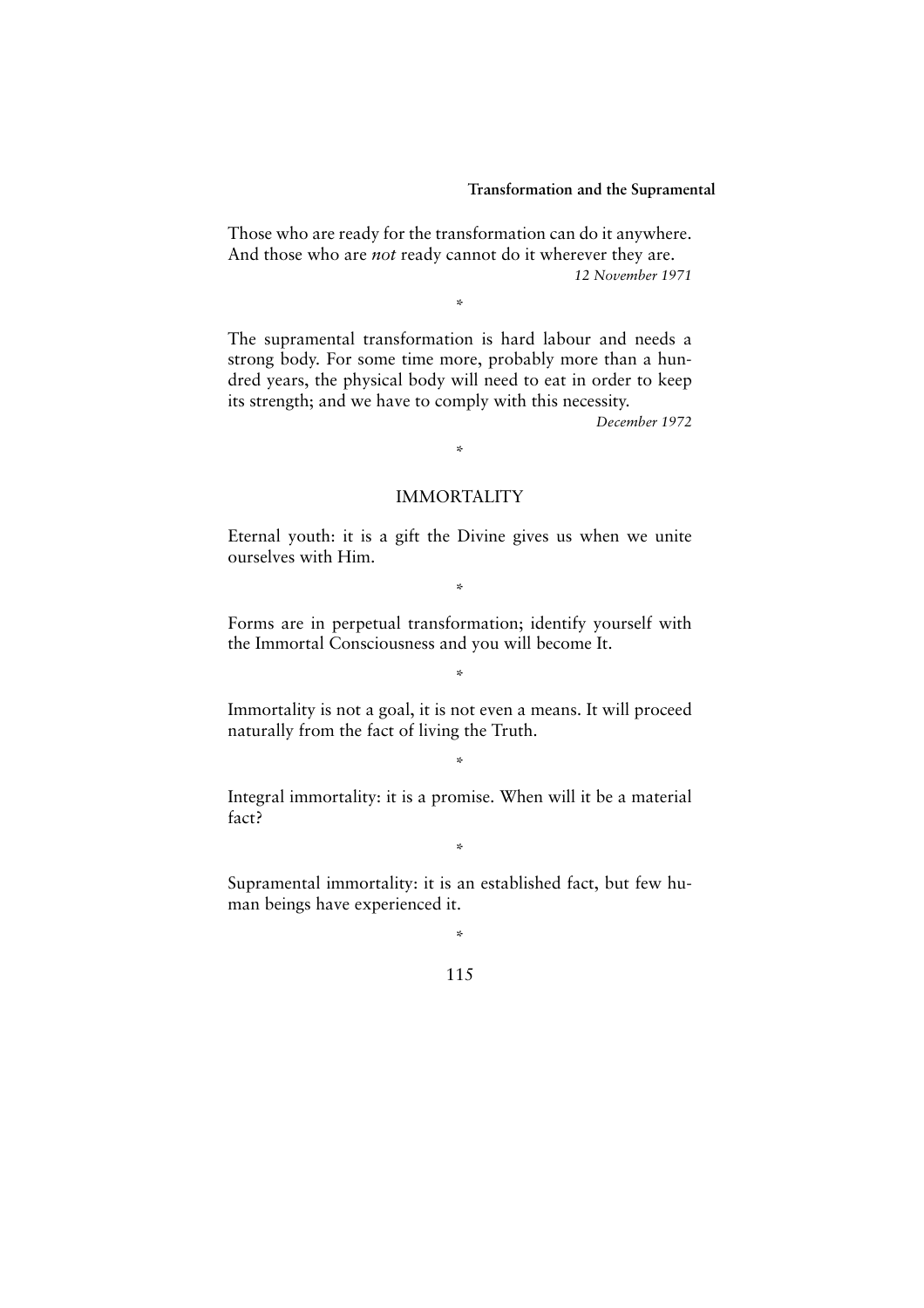Supramental immortality upon earth: this remains to be realised.

\*

Vital immortality: in its own field it exists but conditioned by surrender to the Divine.

\*

Aspiration for immortality: pure, aspiring, trusting.

\*

Physical aspiration for immortality: intense aspiration but ignorant of the means.

\*

Aspiration for integral immortality: an organised, tenacious and methodical development of consciousness.

\*

 $\mathbf{v}_i$ 

Attempt towards immortality: persistent and co-ordinated.

THE NEW CREATION

Action is a narrowing of the consciousness in order to achieve a particular object. The creation of a new world is no exception to this rule.

\*

Realisation of the new creation: it is for this that we must prepare ourselves.

\*

Anything and everything can be an instrument for the Supreme Wisdom to prepare the earth in view of the new creation!